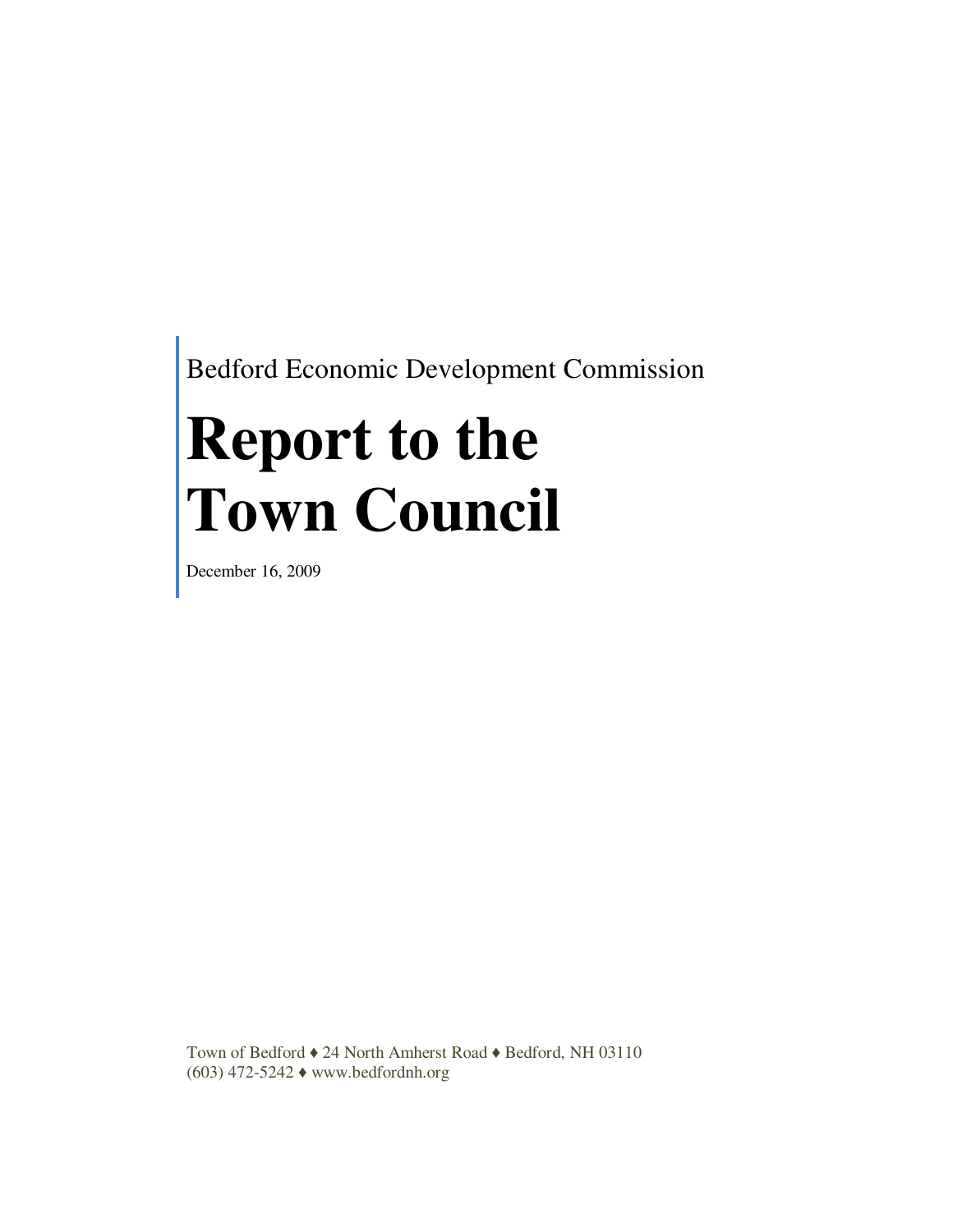# **Table of Contents**

| Charge to the Bedford Economic Development Commission (BEDC) 2        |     |  |
|-----------------------------------------------------------------------|-----|--|
|                                                                       |     |  |
| Economic Development Activity in Surrounding Communities 3            |     |  |
|                                                                       |     |  |
|                                                                       |     |  |
|                                                                       |     |  |
|                                                                       |     |  |
| Trend Analysis: Impact of Past Growth and Approaching "Build Out"  11 |     |  |
|                                                                       |     |  |
|                                                                       |     |  |
|                                                                       |     |  |
|                                                                       |     |  |
| Strengths, Weaknesses, Opportunities, Threats (SWOT) 13               |     |  |
|                                                                       |     |  |
|                                                                       |     |  |
|                                                                       |     |  |
|                                                                       |     |  |
|                                                                       |     |  |
|                                                                       |     |  |
|                                                                       |     |  |
| Participate on State and Regional Planning Boards and Commissions 19  |     |  |
|                                                                       |     |  |
|                                                                       | .20 |  |
|                                                                       |     |  |
| Primary Recommendation: Hire a Full-Time Staff                        |     |  |
|                                                                       |     |  |
|                                                                       |     |  |
| Alternative #2 - Establish Partnership(s) with Communities 25         |     |  |
|                                                                       |     |  |
|                                                                       |     |  |
|                                                                       |     |  |
|                                                                       |     |  |
|                                                                       |     |  |
|                                                                       |     |  |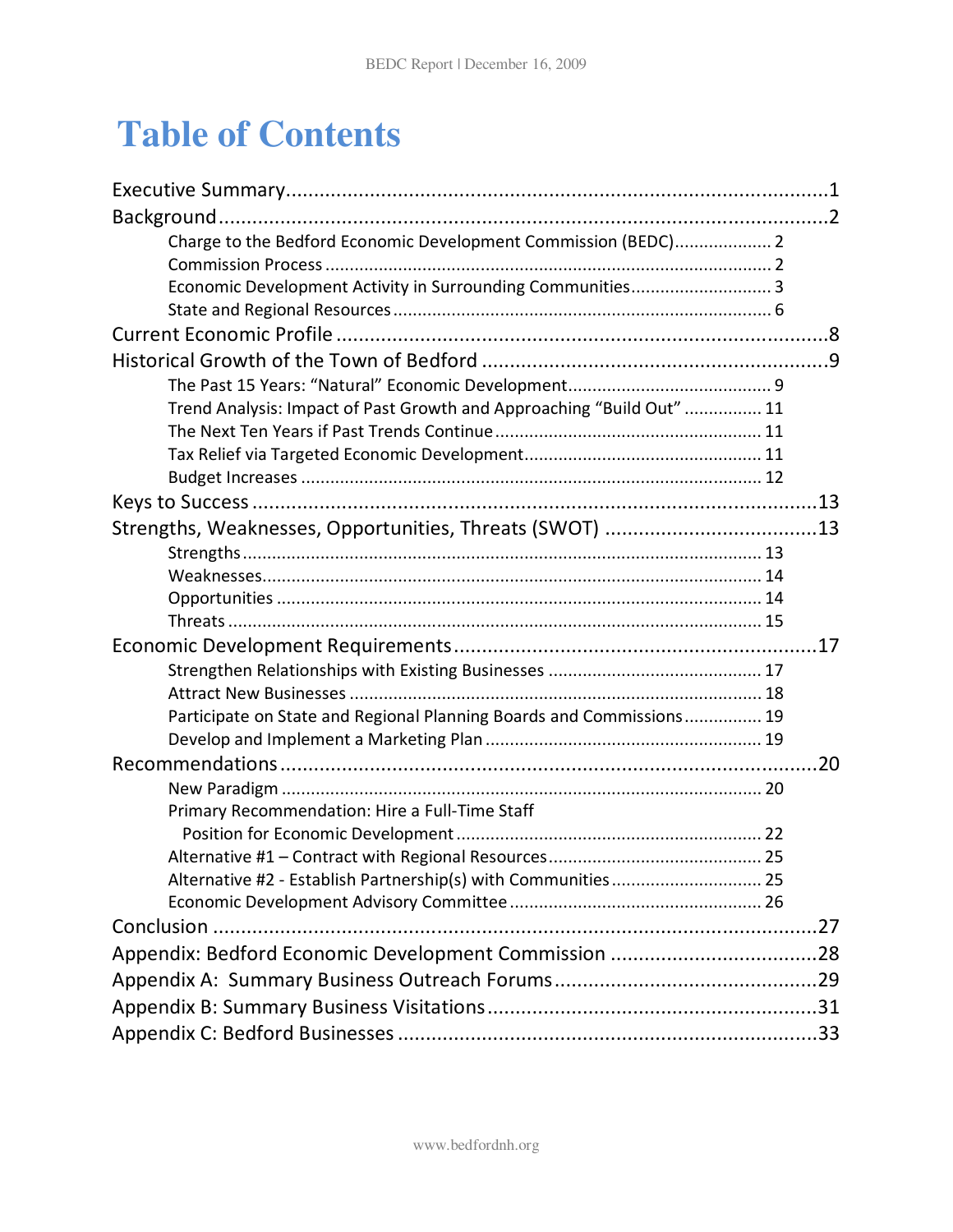The Bedford Economic Commission thanks all of the people – surrounding communities, regional and state economic development groups and local businesses – that shared their time and expertise with us over the last year.

A special thank you to Matt Henry, an MPA graduate student at the University of New Hampshire and our economic development intern through the fellowship grant program, for his months of hard work in researching and compiling information. He has been invaluable to our report.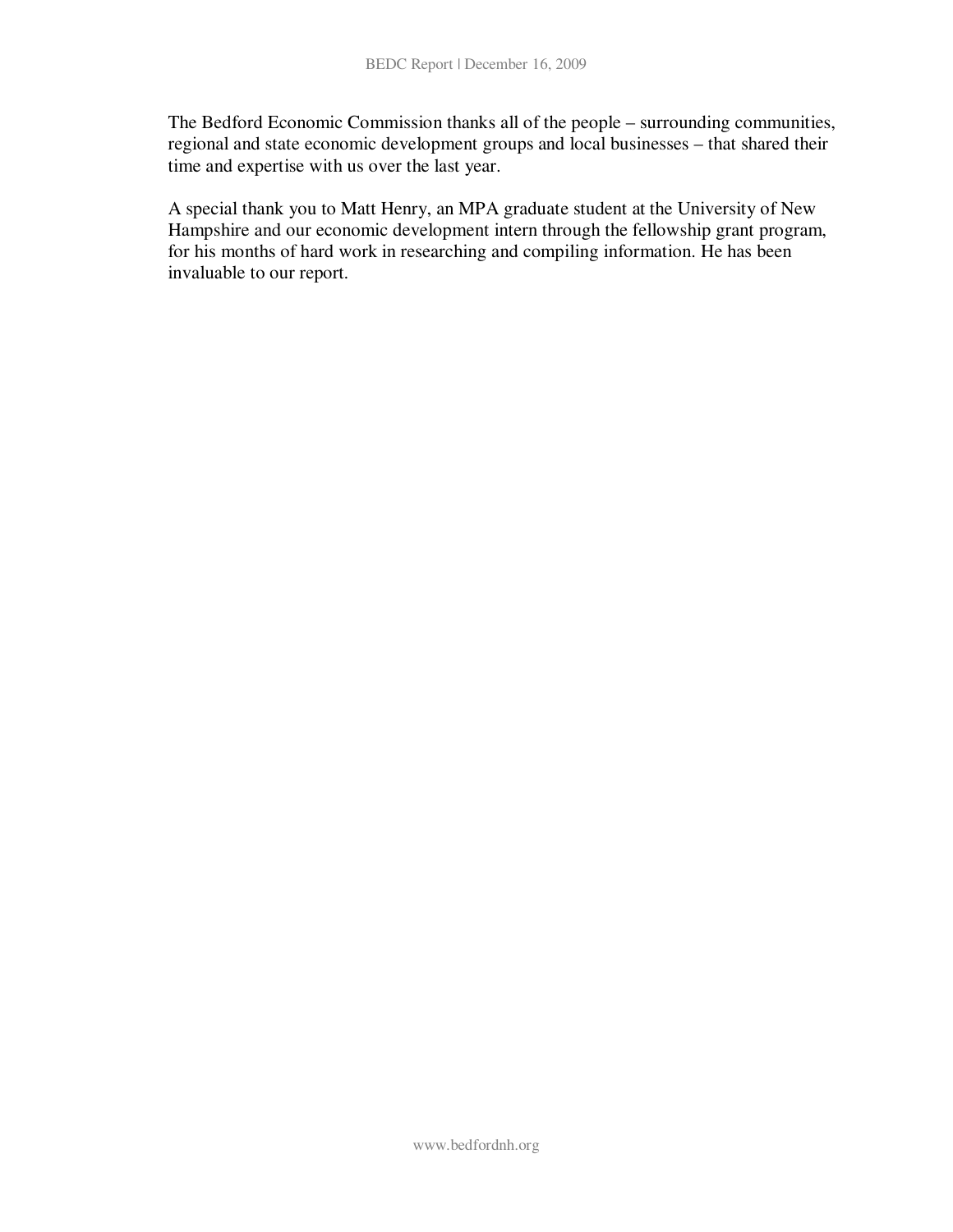# **Executive Summary**

### *Bedford must invest in economic development*

Bedford has many benefits – easy access to major highways, two airports, and close proximity to major cities and rural getaways; a quality school system; a diverse work force; a smaller town atmosphere with the many benefits of city living.

Bedford's benefits – and identity – will get lost in the competition without an economic development champion. A "new normal" has been created by the recession and the pace of growth will not be the same as it has been, nor will it "just happen." There are several locations in Bedford that are ideal for redevelopment. Four high-profile parcels *currently* represent almost 600,000 square feet and \$800,000 in tax revenue.

Communities all around Bedford are competing for the same business. Many of them have bigger budgets, more land or incentives for development. Many communities are hungrier and are working hard and investing to maintain and fuel their growth.

For the past twelve months the Bedford Economic Development Commission has met with local, regional and state economic development experts, surrounding communities, and Bedford businesses. To preserve jobs and maintain Bedford's unique characteristics and quality of life, we must invest in an economic development position. An economic development director would:

- Build and strengthen relationships with existing businesses
- Attract new business
- Participate on regional and state economic development boards and commissions
- Develop and implement a marketing plan

The Commission does not make this recommendation lightly. An economic development director is an investment that will conservatively see a return in two years and a significant return in five years. Residents will also feel the positive impact of increased commercial tax revenue in their own tax bills. In addition to the financial impact, an economic development director will work with existing businesses to keep them in Bedford and build relationships with the communities surrounding Bedford – a benefit that cannot be overstated.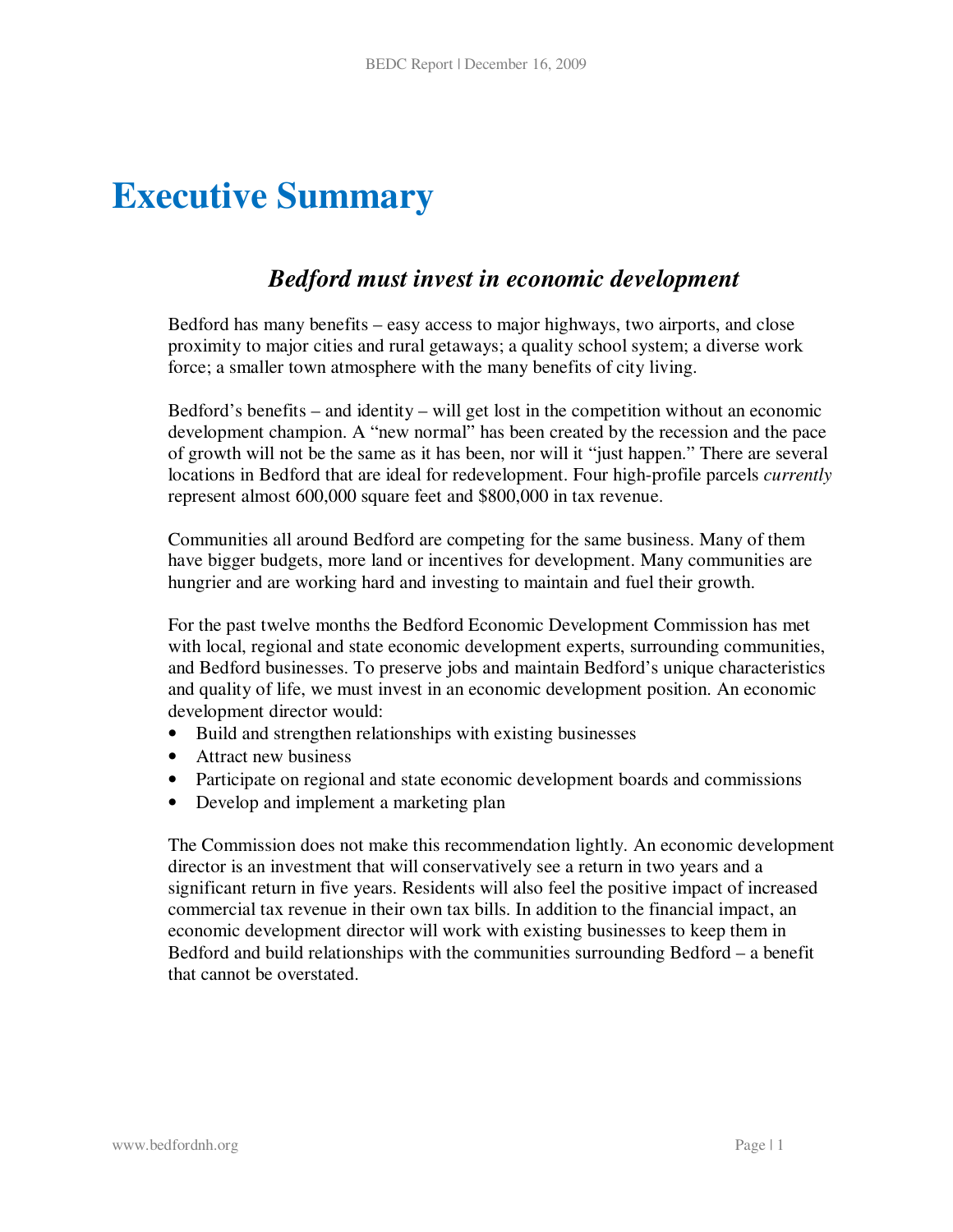# **Background**

### Charge to the Bedford Economic Development Commission (BEDC)

The Bedford Town Council established the BEDC on November 5, 2008 and charged the Commission as follows:

*The Bedford Economic Development Commission will seek to improve the quality of life for the taxpayers of Bedford by expanding the commercial and industrial tax base. The Commission shall achieve its goal by preserving existing jobs and businesses and welcoming new businesses, while maintaining Bedford's unique characteristics and quality of life.* 

The Town Council assigned a sunset date for the Commission of December 31, 2009. Monthly BEDC meetings were open to the public as required by Revised Statutes Annotated (RSA) Chapter 91:A and broadcasted locally on BCTV channels 16 and 22.

The Town Council encouraged the BEDC to consider all options and make the recommendations that the Commission deemed most advisable. Nothing was to be considered "*off the table.*"

### Commission Process

In conducting its research and developing its recommendations, the BEDC widely publicized its activities and sought input from a broad range of experts and stakeholders through a process that included the following.

*Business Outreach Forum:* On May 5, 2009, the BEDC met with a broad group of business leaders and owners for a roundtable discussion on the business climate and issues in Bedford and suggestions related to economic development. (See summary in Appendix A)

*Sector-Specific Leadership Forums:* The BEDC hosted four additional public forums between June 24 and September 23 in order to gain additional information and feedback on economic development. While open to all who were interested, each forum focused on a specific sector of the community: retail, development, professional, and residential. (See summary in Appendix A).

*Business Visitations:* In order to broaden the outreach and input further, each of the BEDC members met personally with two to three business owners and managers in Bedford who were not able to attend one of the Forums. (See summary in Appendix B).

*Presentations and Informational Sessions:* BEDC meetings included presentations by local, regional, and state economic development experts and leaders in order to learn from their experience and insights. Commission members also participated in numerous economic development informational sessions and meetings in the region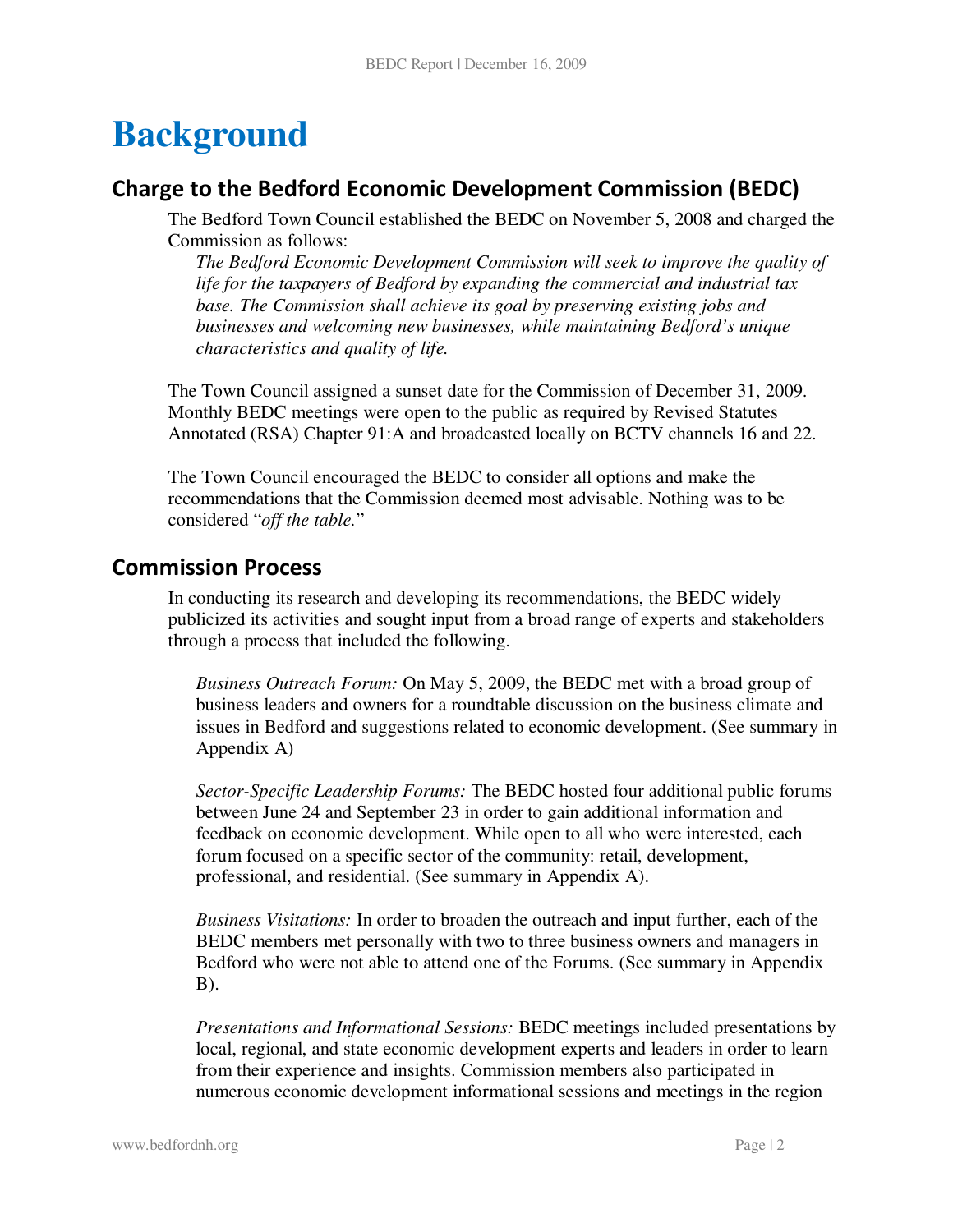and state. Through this process, BEDC members established relationships with and gained input from the New Hampshire Department of Resources and Economic Development (DRED), the Capital Regional Development Corporation (CRDC), Southern New Hampshire Planning Commission (SNHPC), the Metro Center-NH, the Airport Master Plan Advisory Committee, the Greater Manchester Chamber of Commerce, the Londonderry Community Development Director, the Chairman of the Hooksett Economic Development Committee, and economic development representatives from Merrimack and Derry.

*Coordination with Bedford Master Plan Steering Committee Consultants (RKG):* BEDC members participated in and coordinated closely with the Bedford Master Plan Steering Committee and consultants to ensure alignment and efficient use of resources between the two planning processes.

*Website Communications:* The BEDC added an economic development section to the Town website to post Commission documents and established an e-mail address to provide a means for Town stakeholders to provide feedback to the Commission throughout this process.

### Economic Development Activity in Surrounding Communities

The BEDC researched the economic development activities of surrounding communities and met with representatives from Hooksett, Londonderry, Manchester, Merrimack, and Derry. Following is a brief summary of what the BEDC learned.

#### Hooksett

Hooksett is proactive in their approach to economic development and has had an economic development committee for more than two years. The Town has just launched a newly redesigned web site with a high-profile economic development page. The Commission has received significant coverage in the local media for their economic development efforts. Hooksett offers easy accessibility and available land and has seen significant economic development in recent years, particularly along Route 3 and Route 28.<sup>1</sup> Their economic incentives include Economic Revitalization Zone Tax Credits applied through DRED and Tax Increment Financing (TIF) districts.

CNN Money ranked Hooksett #66 in their listing of best places to live. Their high school students attend Manchester schools. A town committee is evaluating other high school options.

#### Londonderry

Londonderry will be a NH sweet spot for economic development for the next 5-10 years. Part of the Manchester-Boston Regional Airport is located in Londonderry, which has

-

<sup>&</sup>lt;sup>1</sup> CNN Money. *Best Places to Live: Money's list of America's Best Small Towns*. Time Warner Company. 2009. http://money.cnn.com/magazines/moneymag/bplive/2009/index.html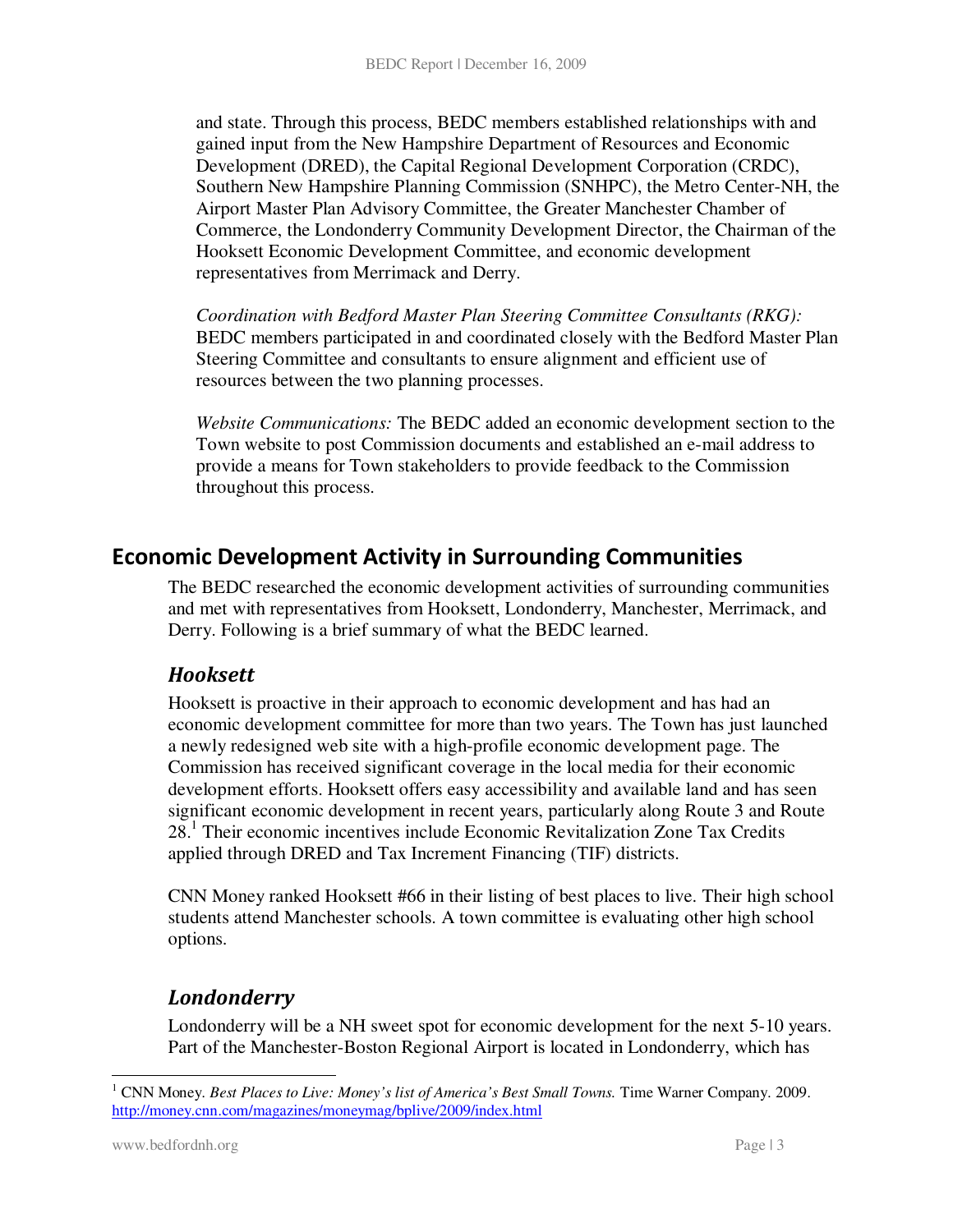been an asset for the town. Additionally, Londonderry will benefit from the new bridge that is being constructed to allow greater airport access. They have a significant amount of land for commercial and industrial development, as well as a full-time, dedicated Director of Community Development with GIS support staff to ensure that Londonderry is positioned favorably to attract businesses interested in locating in New Hampshire. Their economic incentives include Economic Revitalization Zone Tax Credits applied through DRED.

Londonderry is currently developing a new web site that is expected to launch in late fall.<sup>2</sup> Their current website has some of the most robust economic development tools available, including a custom site finder for available properties. Londonderry has also hired a firm to help develop the town's brand and establish a sustainable marketing campaign. Their new slogan was unveiled this summer: "Londonderry: Life is good. Business is better."

#### Manchester

Manchester has a dedicated Economic Development Office and an excellent, comprehensive economic development website.<sup>3</sup> Front and center on Manchester's web site is an invitation to do business in Manchester. The Economic Development Office is separate from the planning department and employs marketing and retention specialists to wage an active marketing campaign that promotes Manchester as a business location. The Greater Manchester Chamber of Commerce assists in networking efforts and includes membership services to businesses in adjacent towns as well as in Manchester.

Manchester takes advantage of numerous federal, state, and local economic development incentives including: Economic Revitalization Zone Tax Credits, Research and Development Tax Credits, New Market Tax Credits (not specific to Manchester), Community Revitalization Tax Relief Incentive Program (CROP), City of Manchester Revolving Loan Fund (RLF), Neighborhood Facade Improvement Program, Section 108 Loans (Federal), Workforce Development Training Fund, Historically Underutilized Business Zone (HUB), Citizen's Bank Low Interest Loan Program, and Ocean Bank's Energy Efficiency Loan Program.

#### Merrimack

Merrimack has also been proactive in their approach to economic development. In May 2009, an Economic Development Citizen's Advisory Committee released their report, and the town is currently evaluating how best to support economic development. Members of the Bedford Economic Development Commission have met with leaders in Merrimack to discuss the possibility of developing some form of partnership in developing an economic development partnering program jointly.

<sup>-</sup>2 Town of Londonderry. *Community Development Department*. 2009. http://www.londonderrynh.org/planning/planning.htm

<sup>&</sup>lt;sup>3</sup> City of Manchester. *Birthplace of Your American Dream.* 2009. http://www.yourmanchesternh.com/.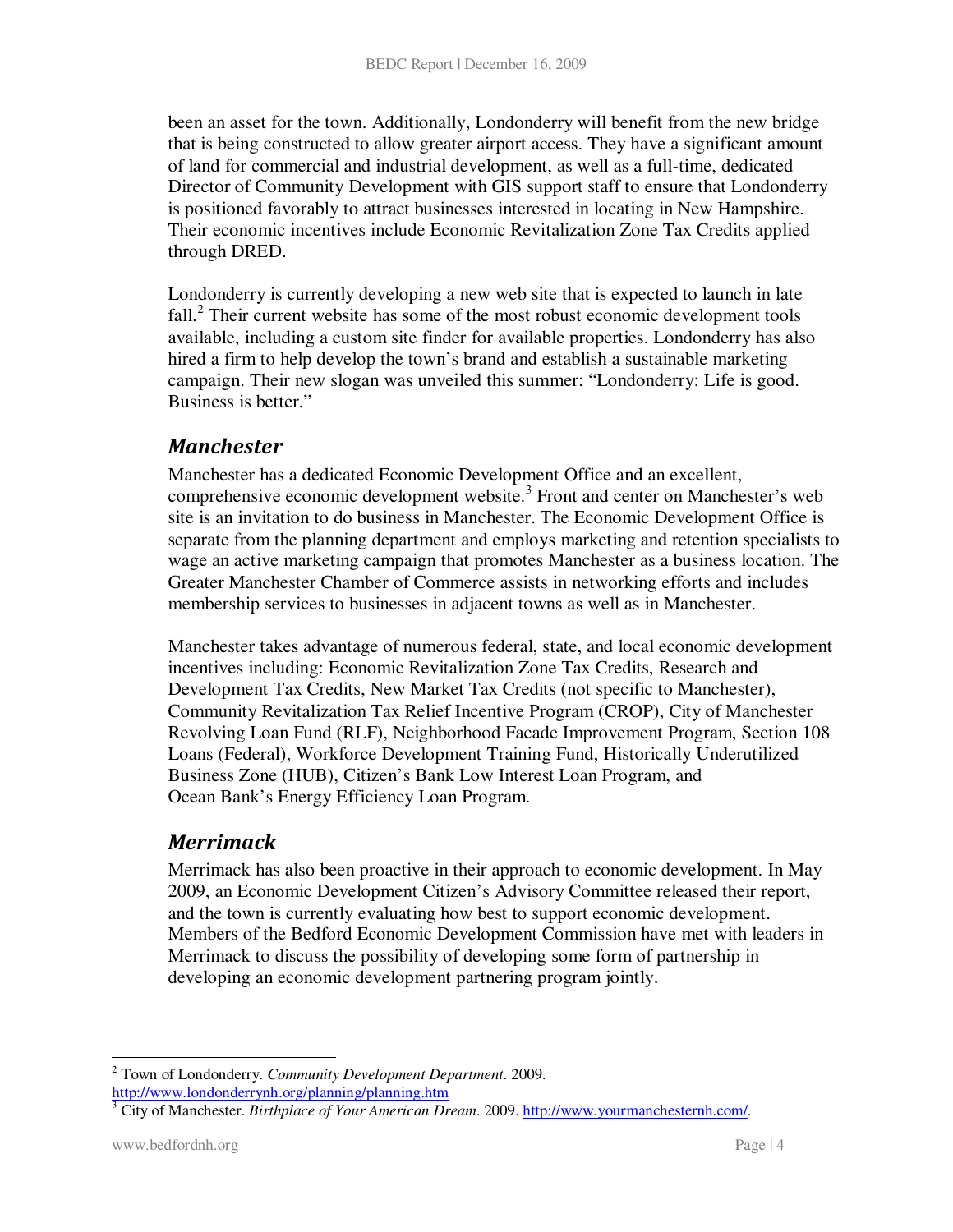Merrimack notes on its web site that CNN Money magazine ranked it #43 in best small towns in America, and Forbes magazine ranked the Manchester-Nashua Metropolitan Statistical Area (MSA) as the most inexpensive place to live in America.<sup>45</sup> Their economic incentives include Economic Revitalization Zone Tax Credits proposed for preservation/restoration of historical structures.

#### Derry

Derry has been examining the role that economic development will play in their future. Turnover is relatively high among Derry businesses, particularly in their downtown and commercial areas. In May 2009, the Town Council made three major decisions that will impact future economic development in the town. The Town Council voted to:

- Eliminate the Community Development Coordinator position. Immediately following this elimination, Derry hired an economic development consulting firm to assist with economic development.
- Withdraw funding of their Economic Development Corporation (DEDC), an autonomous organization devoted to assisting the town's efforts in developing the local economy.
- Eliminate their Tax Increment Financing (TIF) appropriations for FY 2010, a plan that was meant to revitalize Route 28 through infrastructure improvements funded through TIF tax revenue. They agreed that TIF money is necessary in the future and later voted to bond the necessary revenue required to create a new TIF district instead.

Derry's economic incentives include Economic Revitalization Zone Tax Credits applied through DRED and TIF districts as noted above.

### **Goffstown**

Much like Bedford, Goffstown has seen substantial population increases in recent years. Goffstown has a Planner and Community Development Coordinator who simultaneously assumes the planning and economic development function. For its size, Goffstown has a progressive economic development philosophy. Goffstown has an active economic development council that gives direction to the Planning and Community Development Coordinator. Because Bedford shares a major corridor along Route 114 with Goffstown, Bedford has a mutual interest in the economic development of Goffstown.

### Amherst

Although Amherst does not have an active economic development function, it has laid out seven economic development goals in their master plan. These goals articulate the need for infrastructure improvements along shared Route 101, as well as a mixed-use

<sup>-</sup>4 CNN Money. *Best Places to Live: Money's list of America's Best Small Towns.* Time Warner Company. 2009. http://money.cnn.com/magazines/moneymag/bplive/2009/index.html.

<sup>&</sup>lt;sup>5</sup> http://www.forbes.com/2009/07/13/cheap-cities-property-lifestyle-real-estate-cheap-places-chart.html.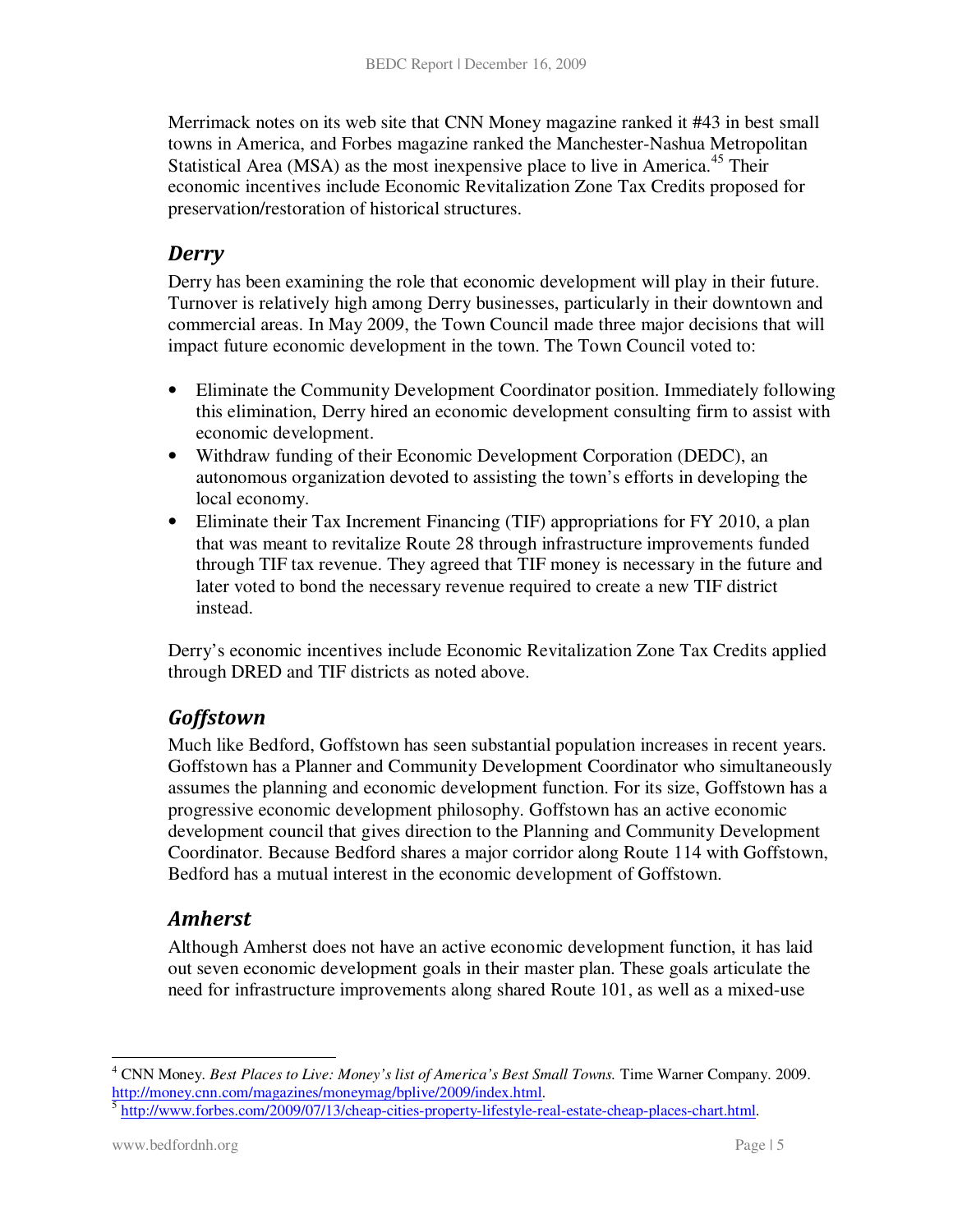zoning philosophy in that area.<sup>6</sup> Amherst offers no economic development incentives currently.

### State and Regional Resources

While local advocacy of Bedford will continue to be essential, participation in regional collaborations will become increasingly important to Bedford's success with economic development. The BEDC met with the directors and representatives from the following state and regional resources and concluded that Bedford could be greatly disadvantaged economically if it does not actively participate in state and regional economic development planning and marketing initiatives. Following is a brief summary of what the BEDC learned.

#### New Hampshire Department of Resources and Economic Development (DRED)

The NH Department of Resources and Economic Development (DRED), through its Business Resource Center, seeks to recruit new businesses to NH, grow existing businesses, and assist businesses that face economic challenges. As a state agency, DRED offers a comprehensive set of resources to help all communities in New Hampshire grow and prosper.

It would be in Bedford's best interest to work closely with DRED to communicate Bedford's economic development plans and objectives and take advantage of their expertise and resources. By linking to the DRED website (www.nheconomy.com), Bedford's website could offer valuable information about the state. Bedford should also take advantage of opportunities to partner with DRED in trade shows, to respond to business inquiries, and to familiarize prospective businesses with locations within the state. DRED offers significant opportunities to partner and supplement our local resources.

#### Metro Center-NH

The Metro Center-NH is a partnership between the Southern New Hampshire Planning Commission (SNHPC), the Greater Manchester Chamber of Commerce (GMCC), and the NH Business Resource Center of the New Hampshire Department of Resources and Economic Development (DRED). Representing thirteen communities with a quarter of the state's population, its mission is to foster positive relationships and cooperation among neighboring communities and to draw economic development to the Greater Manchester region from around the nation and the world. The Metro Center-NH is evolving into a driver of economic development planning, marketing and advocacy in the region.

<sup>-</sup>6 Town of Amherst Master Plan Steering Committee. *Amherst Master Plan Goals*. October 22, 2008. http://www.amherstnh.gov/MP/MPGoals-10-22-08.pdf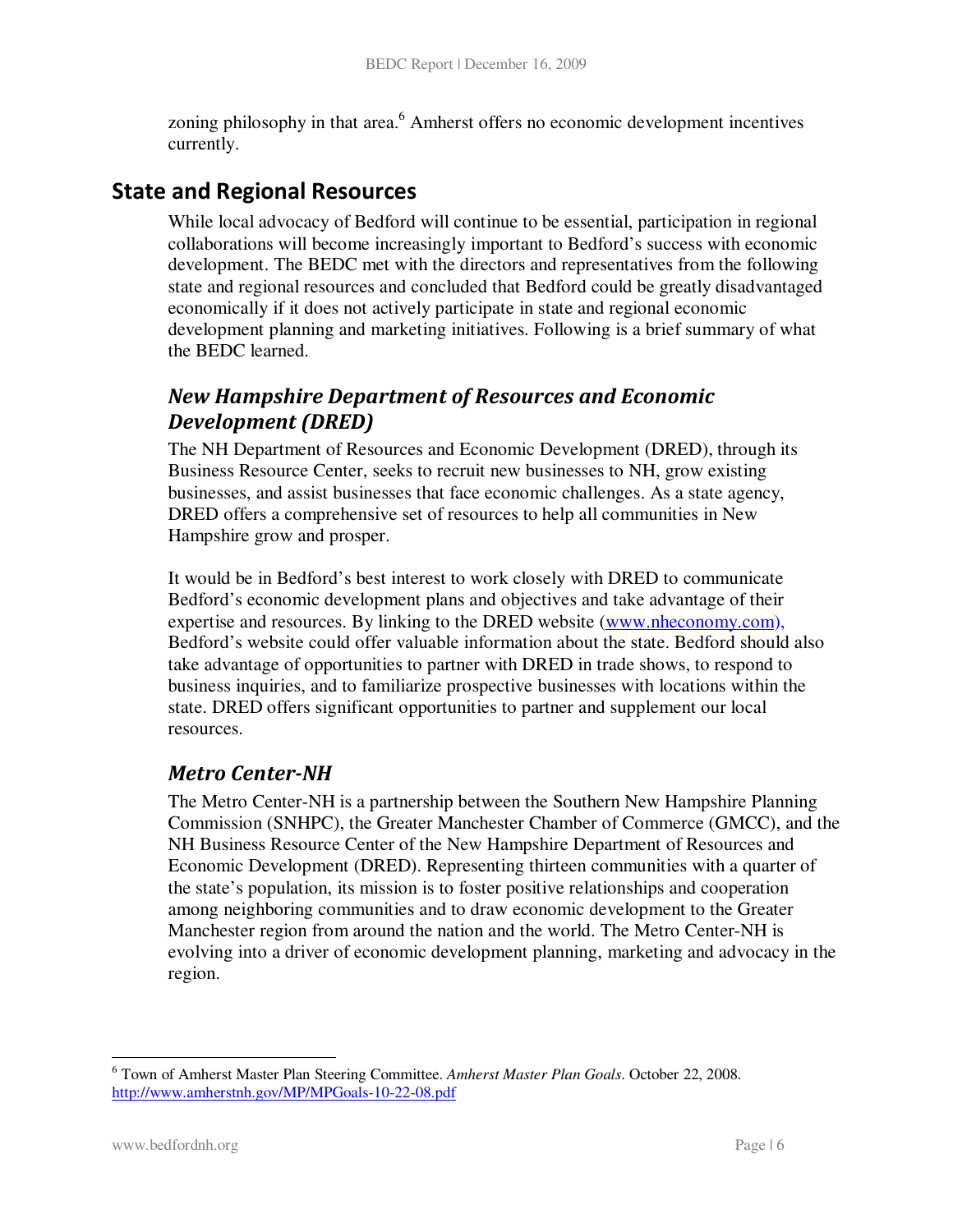### Southern New Hampshire Planning Commission (SNHPC)

The SNHPC has a staff of twenty consultants available on a contractual basis to local communities. Bedford has utilized SNHPC services in the past for pertinent planning and development information. Most recently, the SNHPC has proposed the development of a Regional Economic Development Plan based on the Metro Center-NH Strategic Plan in order to transition the Metro Center-NH from an advocacy role to an action-driven organization that promotes economic development and job creation within the region.

Bedford can benefit by participating in this new regional planning effort and taking advantage of the tools and resources available to the group from the combined expertise of SNHPC consultants, state and federal resources, and local community economic development professionals and business leaders.

The SNHPC recently released a regional analysis regarding the types of businesses that are appropriate to the infrastructure and existing businesses in each community. Their model separates businesses into three categories that make up the "economic portfolio:"

*Primary industries*: These are industries that infuse money into the region from outside sources, such that residents do not need to change their spending habits or behavior in order to sustain the influx of money. Sustainability of these industries relies upon external economies. Some examples include: state/federal government, colleges/universities, manufacturing, and regional operations.<sup>8</sup>

*Business support industries:* Businesses whose purpose is to support primary industries. Primary industries depend on business support industries to maintain their infrastructure and financial support systems. Sustainability of these industries relies upon both internal and external economies. Some examples include services that support commerce/business, such as construction, banking, insurance, hospitality, and transportation.<sup>9</sup>

*Consumer services:* Consumers are typically local residents who create a demand for goods and services. With the exception of tourist destinations, these businesses tend to rely upon the behavior of the local economy and spending habits. Some examples include services that support individuals/consumers, such as retail, healthcare, education, banking, insurance, and construction.<sup>10</sup>

# Capital Regional Development Corporation (CRDC)

The Capital Regional Development Corporation (CRDC) is one of ten regional development corporations in New Hampshire that provides a variety of economic development services as a non-profit  $501(c)$  (4) corporation. The CRDC is specifically

-

<sup>&</sup>lt;sup>7</sup> Moran, Stahl, & Boyer. Target Industry Analysis: Prepared for the Southern New Hampshire Planning Commission. Draft Copy November, 2009. p. A-2

<sup>8</sup> Ibid

<sup>&</sup>lt;sup>9</sup> Ibid

 $10$  Ibid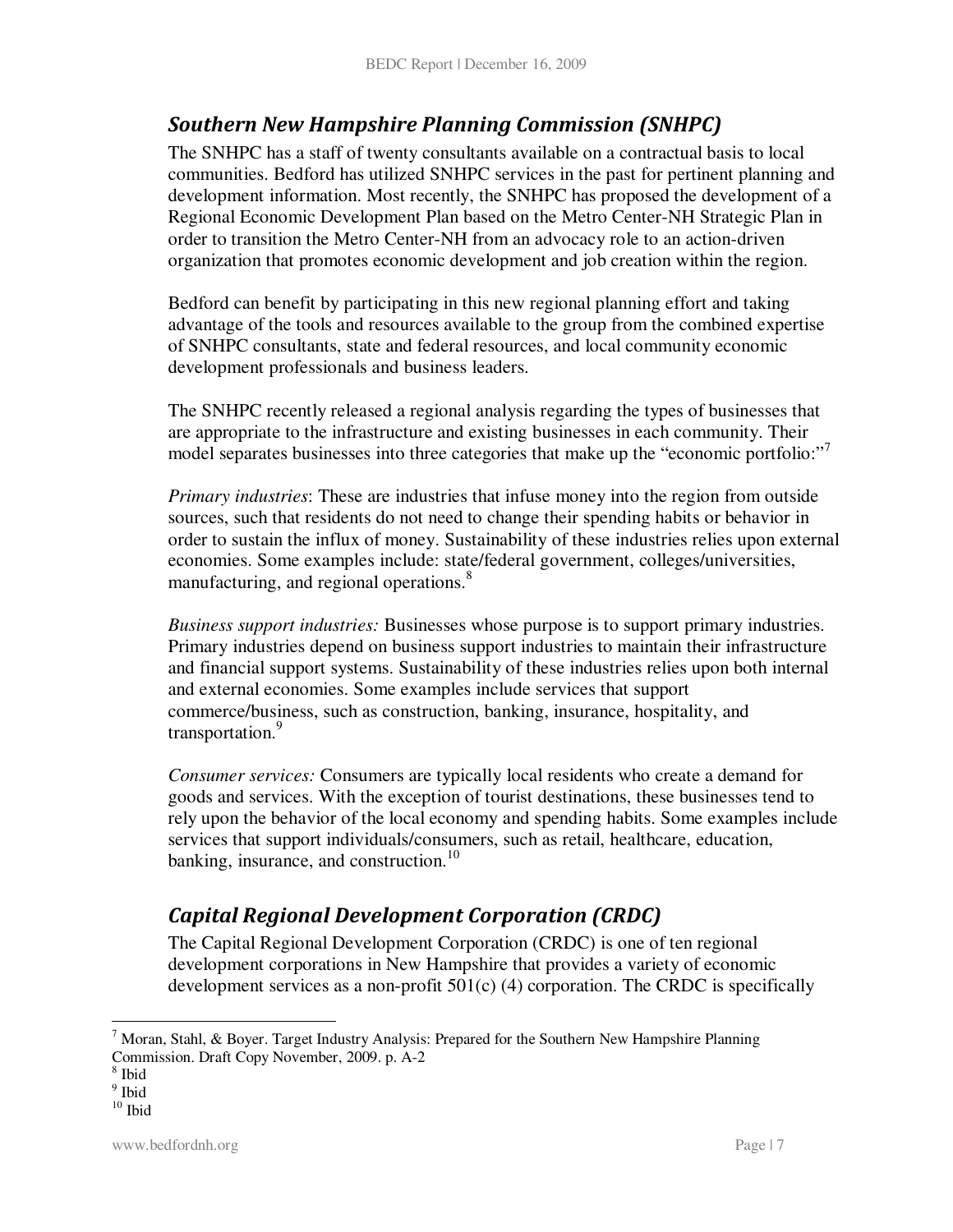targeted to Merrimack and Sullivan Counties and eight Hillsborough County communities south along the I-93 corridor. The CRDC provides core services in the following areas.*<sup>11</sup>*

*Small business lending:* The CRDC is an approved Small Business Administration certified development company that provides SBA 504 loans and manages direct loan funds that, in combination with bank participation, provide financing for small business.

*Real estate development:* The CRDC buys and develops land to accommodate business parks, buys and develops commercial buildings, build-to-lease facilities, and acts as a master developer in order to attract businesses and jobs and enhance the local tax base in NH communities.

*Economic development assistance:* The CRDC provides technical assistance to communities to help stimulate economic development. This includes the Community Economic Development Assistance Program (CEDAP), grant writing, site analysis, TIF plans, business recruiting, business visitations, project coordination, developer/landowner negotiations, community education, regional marketing, and strategic planning.

*Grants and New Market Tax Credit (NMTC) programs:* The CRDC works with the NH Community Development Finance Authority (CDFA) on projects that are suitable for Community Development Block Grants (CDBG) and Community Development Investment program (CDIP) financial assistance. They also package New Market Tax Credit (NMTC) programs.

# **Current Economic Profile**

Located in the Greater Manchester region of southern New Hampshire, Bedford has grown dramatically over the last 10 years. Between 1998 and 2008, 1.12 million square feet of nonresidential space was constructed in Bedford, bringing the total commercial and industrial space to 5.6 million square feet. This represented an average annual construction rate of 112,675 sq. ft. compared to 94,000 sq. ft. annually during the prior 10 years. The increase in total assessed value between 1998 and 2008 was approximately \$85 million. The majority of this (985,000 sq. ft.) was commercial development in retail, services, restaurants and banks in the "Performance Zone" (PZ) running along Route 3.

The remaining undeveloped land zoned for nonresidential development totals approximately 300 acres, 200 acres of which are in the performance and/or enterprise zones on Route 3 and Route 101. The draft 2010 Master Plan (not-yet published) states that it is reasonable to assume that the build-out period will occur within the next 10 to 15 years, based on the historical pace over the last 10 years and that there are constraints that have to be taken into consideration.

<sup>&</sup>lt;u>.</u> <sup>11</sup> Heavener, Stephen A. *CRDC: Economic Development Solutions Annual Report*, 2009. Pg 4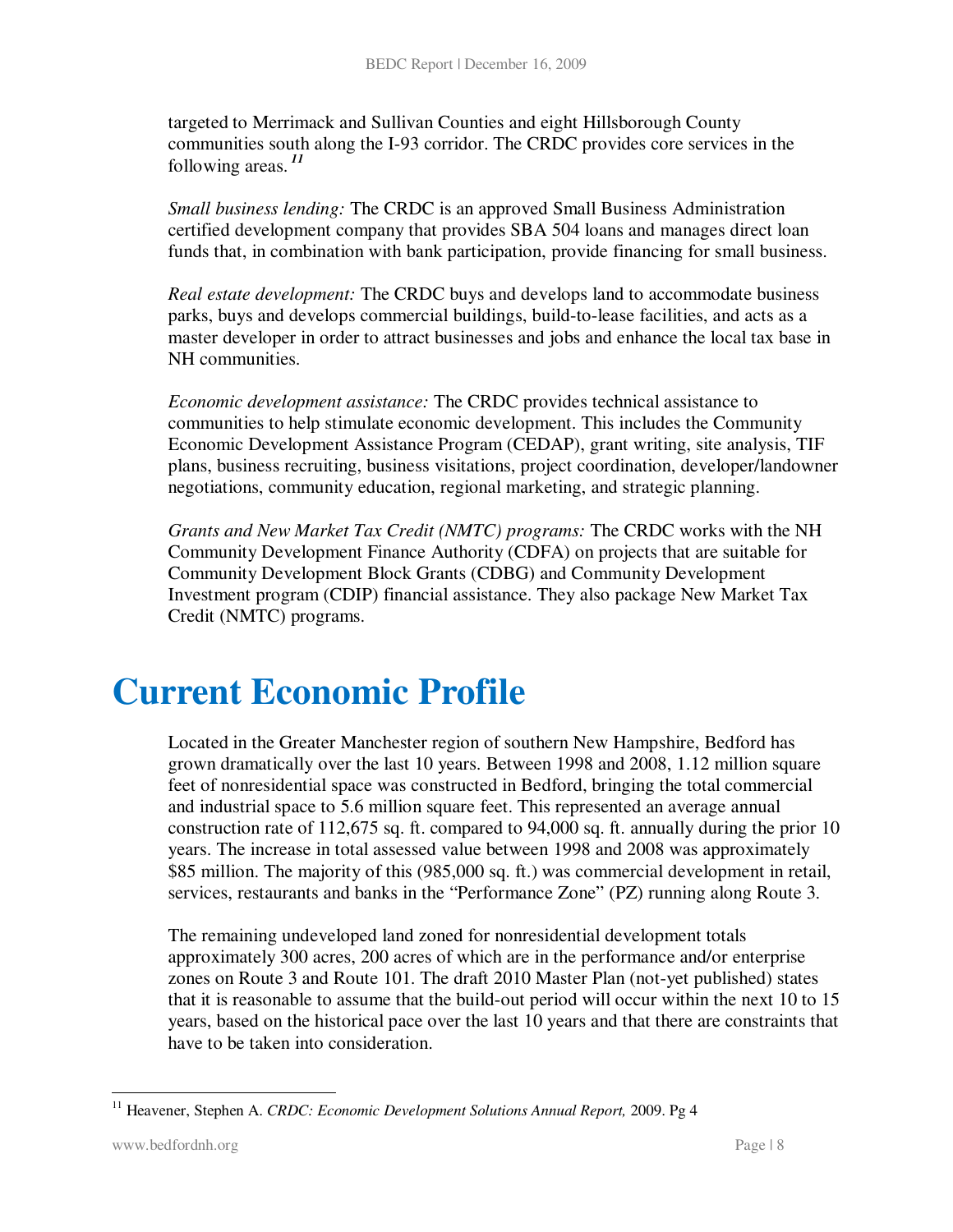Development on the remaining vacant land could conservatively add an estimated 1.0 to 1.5 million square feet of commercial structures to the town's existing inventory. This estimate is subject to change, depending on variables such as the impact of the airport access road and the pace of recovery from the current recession.<sup>12</sup>

One factor that could increase the amount of nonresidential building space in Bedford is the potential expansion and redevelopment of properties with existing commercial buildings or residential structures. Since many of these properties are smaller lots, redevelopment would necessitate aggregation of multiple parcels making their potential redevelopment more complex and, thus, less certain to occur. Full redevelopment of this underutilized acreage could extend the build-out period beyond the 15-year horizon noted above and increase the additional building space to 2.0 million square feet or more.

Commuting patterns from the 2000 Census indicate that Bedford is a net importer of labor by about 4,000 workers. Further evidence of this characteristic is the fact that the number of jobs in the Town totaled approximately 13,280 in 2000 as compared to a Bedford labor force of 9,800.

Currently, nearly 90% of Bedford's commercial businesses are in the service sector, 67% of which are small businesses with 5 to10 employees. From 2000-2007, the largest gains in jobs were in administrative, retail, management, healthcare  $\&$  social services.<sup>13</sup> The most significant job losses were in manufacturing, finance & insurance, real estate, and construction.

# **Historical Growth of the Town of Bedford**

# The Past 15 Years: "Natural" Economic Development

As shown in Figure 1, the population in Bedford grew rapidly between 1993 and 2002 and has leveled off in the last five years as the economy slowed and the Town has approached residential "build out."





-

<sup>&</sup>lt;sup>12</sup> RKG Associates Inc. (2009). *Economic Conditions - Bedford Master Plan 2010 (Second Draft)*. Bedford, NH: Town of Bedford  $13$ Ibid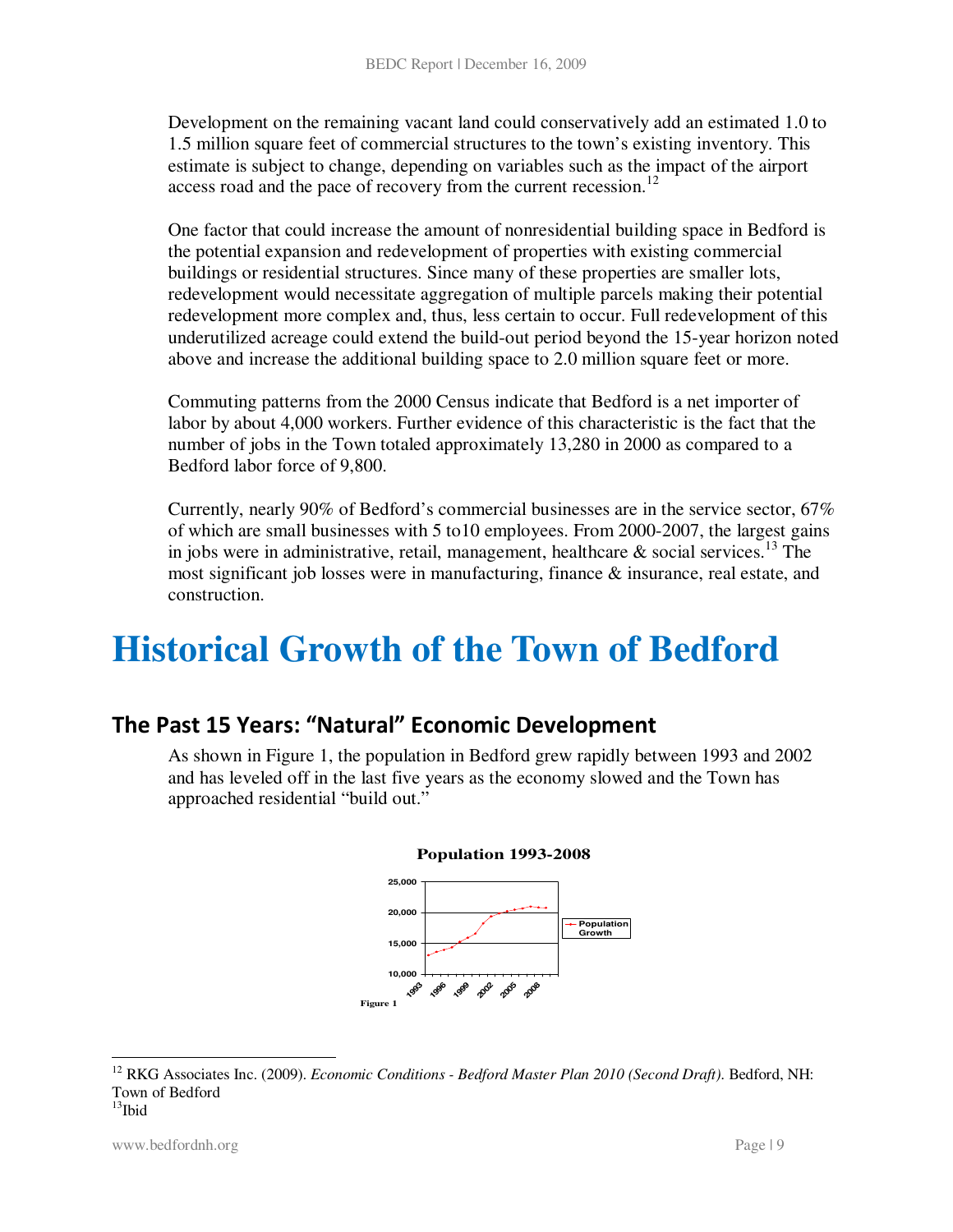The Town's budget is a lagging indicator of population growth, showing an average annual growth of 6.7% annually since 1993,  $\frac{1}{4}$  with most of the growth after 2003 due to major capital outlays related to school construction and road bonds.<sup>15</sup>



Figure 3 shows that since 1993, residential assessments in Bedford increased at a median rate of 4.1%,<sup>16</sup> while commercial assessments grew at a median rate of 1.9%/year.



This disparity in the growth rate of residential assessments compared to commercial assessments has had the effect of increasing the share of the total tax burden that residents pay compared to the share that commercial establishments pay. In 1993, residents paid 77% of total tax revenues, while businesses paid 23%. By 2008, the residential share of taxes had increased to 81% of the total, with businesses paying  $19\%$ <sup>17</sup>

-

<sup>&</sup>lt;sup>14</sup> The budget reflects amounts that are funded through taxes. Other sources of revenue such as fees and interest are excluded.

<sup>&</sup>lt;sup>15</sup> The dramatic increase from 2003-2005 is due to three items: 1) Construction and phasing in of Bedford High School and Middle School, 2) One-time payments to Manchester for capital improvements, 3) Road bonds issued in 2003 and 2005.

<sup>&</sup>lt;sup>16</sup> The median rate of growth in assessments is used to show a more accurate trend. Because the reassessment in 2004 represented an increase of 37%, it inflated the average yearly assessment to a misleading rate of nearly 7%.

 $17$  While the percent of the tax burden paid by businesses decreased from 1993-2008, it is important to emphasize that commercial assessments as well as the raw number of businesses did indeed increase from 1993-2008. However, business development was slower than residential, which results in the shift in the tax burden.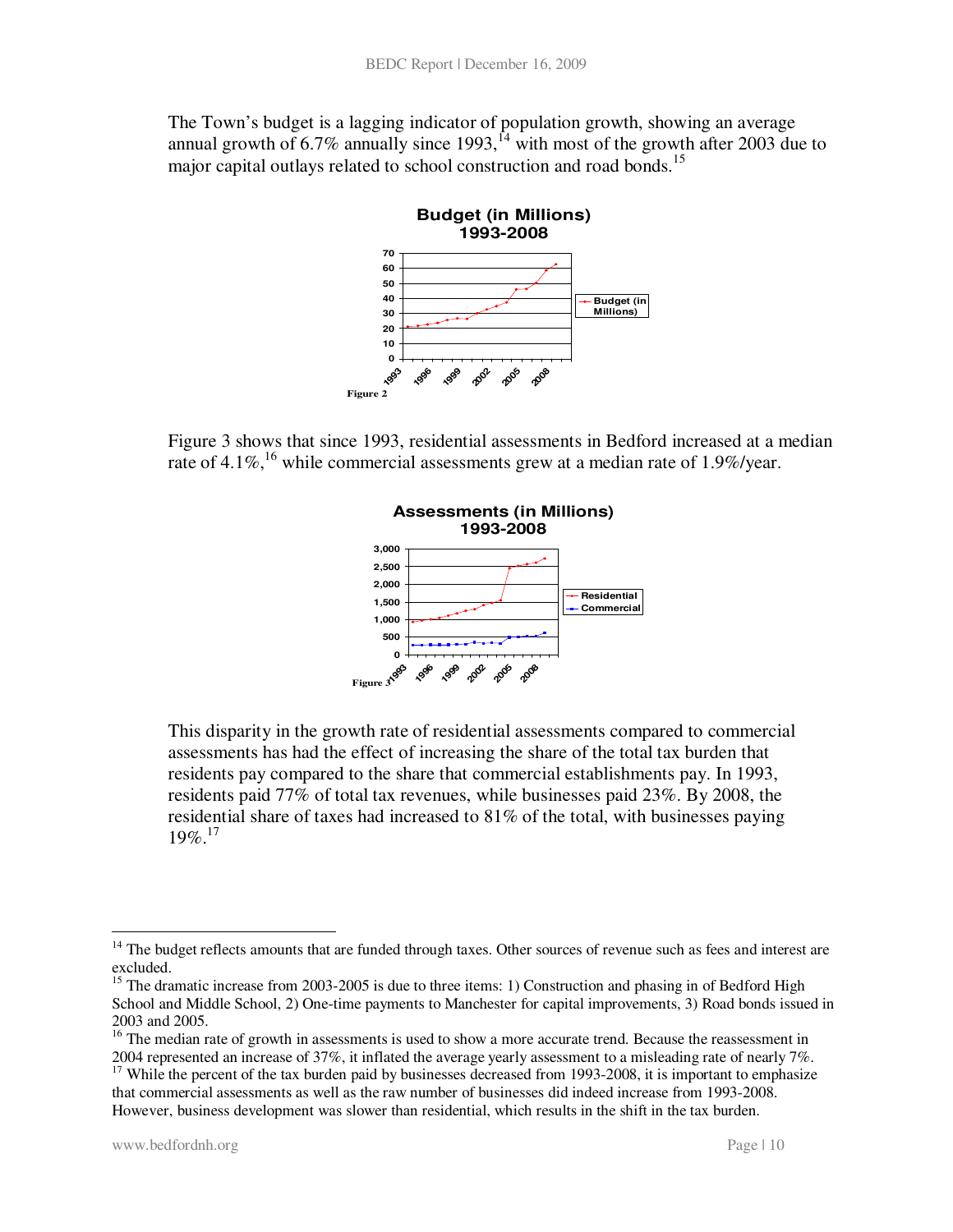# Trend Analysis: Impact of Past Growth and Approaching "Build Out"

The trends over the past 10 years cannot be assumed to continue in the next 10 years. Commercial activity is a dynamic process, subject to change and influenced by local, state, federal, and international factors, as well as economic, demographic, political, and regulatory trends.

Commercial development over the last 15 years has been at a relatively constant rate of 100,000 square feet per year, resulting in about \$200,000 in added revenue to the Town each year. This trend is not likely to continue in the future, however, due to the slowing in the economy and less attractive development opportunities as full build-out approaches. Thus, the primary focus of the Town must shift toward *retention,* redevelopment and expansion of existing businesses in addition to attracting targeted new businesses that represent advantageous use of limited undeveloped land.

# The Next Ten Years if Past Trends Continue

If over the next ten years commercial assessments continue to lag residential assessments at the same pace that they have over the past 10 years, residential taxpayers will be paying approximately  $84\%$ of total taxes vs. 81% today.



# Tax Relief via Targeted Economic Development

On the other hand, if Bedford can shift the historical trend and grow the commercial base in the Town faster than the residential base, commercial establishments will be paying a growing proportion of the total Town budget and residential taxpayers will benefit. Figure 6 illustrates what happens when commercial assessments grow 2% faster than residential assessments over a ten-year period. The proportion of total tax revenues paid by residents declines as the proportion paid by commercial establishments increases.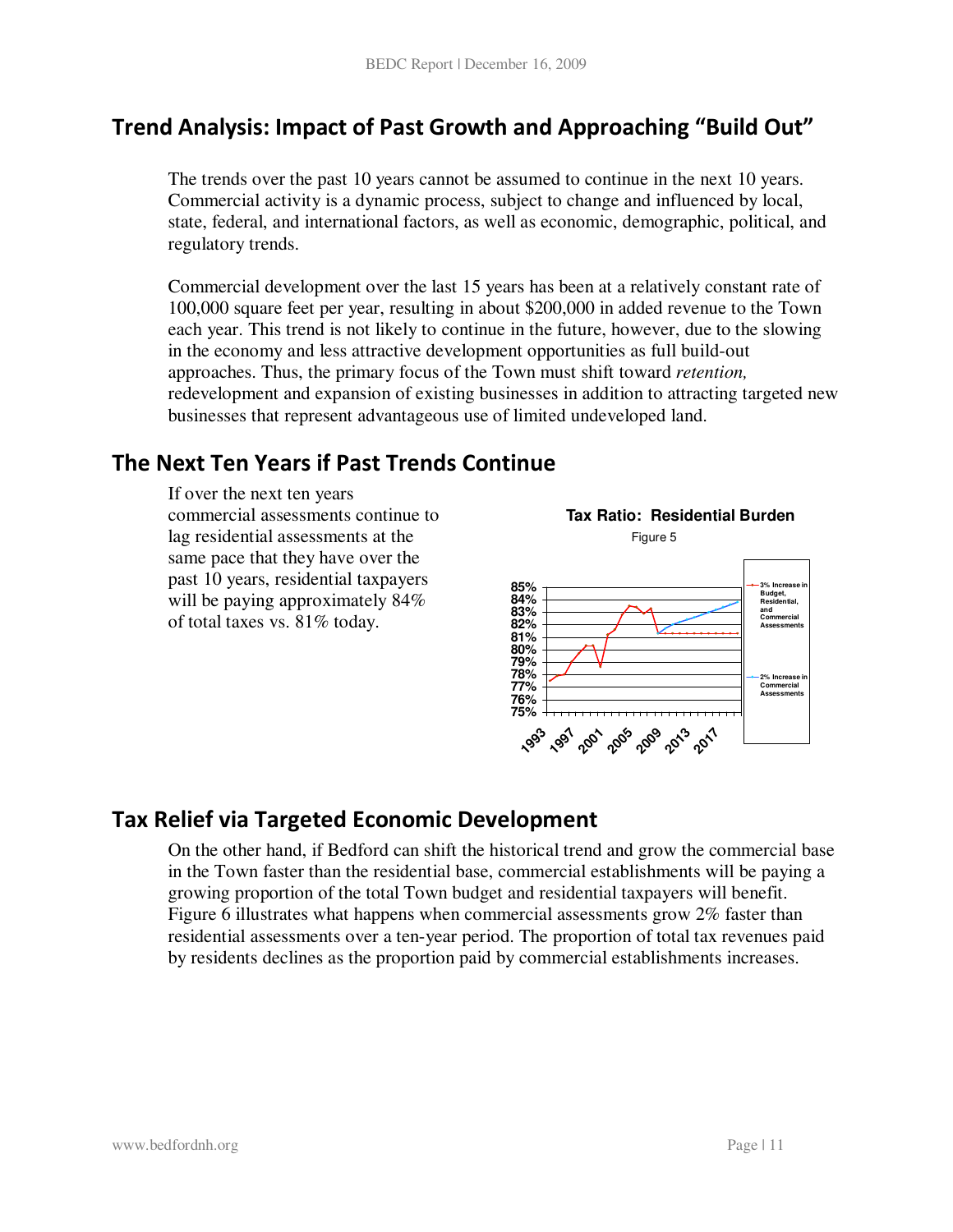This scenario assumes that the only aspect of Bedford that grows at a rate other than 3% is the growth of commercial assessments. This would result in Bedford residents receiving the same quantity and quality of services from the Town while paying less of a percentage of the tax bill because the commercial tax base was expanded.

There is a significant amount of revenue that is gained when comparing the two scenarios. With a 2% annual increase in economic development, the commercial

assessment after the ten-year period was \$14,382,413. Compare that with a 5% annual increase of commercial assessments over the ten-year period, which amounts to a 2019 commercial tax revenue of \$18,312,670. When all of the differences in revenue are added up between 2008-2019, the small change in the annual commercial assessment percentage amounts to a ten-year total of almost \$20 million of total additional revenue for the Town of Bedford.

#### **Tax Ratio: Residential Burden**



#### Budget Increases

From a historical perspective, over the last four years (2007-2010), the school- and townapproved appropriation budgets have increased as shown in the table below. It should be noted that future budget appropriation increases, or decreases in revenue, do not include the State of New Hampshire shifting financial burdens onto the Town or the school budgets.

| Year | School        | Town            |  |  |
|------|---------------|-----------------|--|--|
|      | (Fiscal Year) | (Calendar Year) |  |  |
| 2007 | $7.2\%$       | 12.6%           |  |  |
| 2008 | 16.7%         | 5.9%            |  |  |
| 2009 | 5.3%          | 1.2%            |  |  |
| 2010 | $2.2\%$       | $.6\%$          |  |  |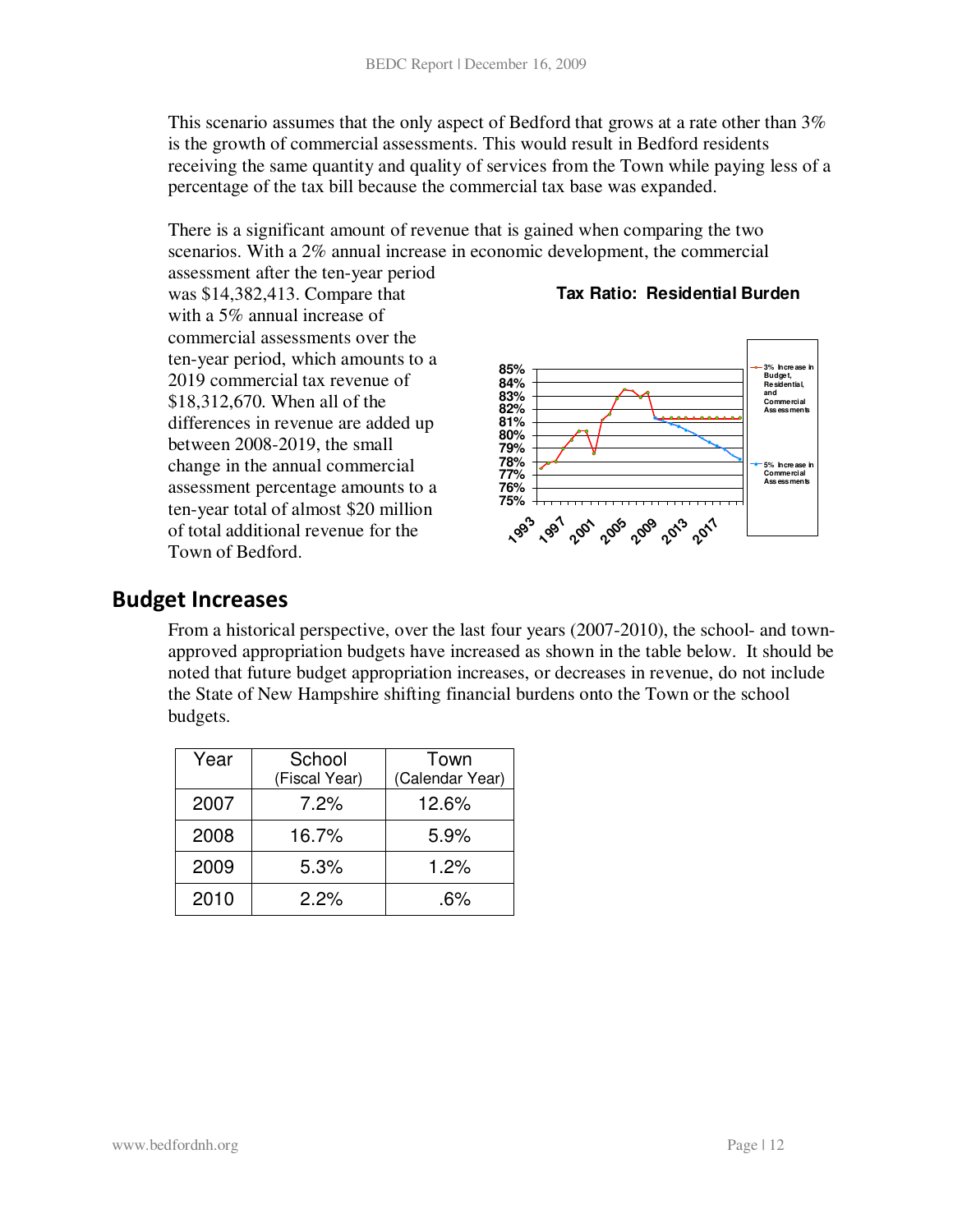# **Keys to Success**

As explained by the economic development experts with whom the BEDC consulted, success in adding to the tax base through effective economic development requires:

- Proactive, consistent, and sustained commitment on development appropriate for towns and municipalities
- An effective marketing effort, starting with a well-designed web site that contains useful information and contacts
- Streamlined planning and permitting process
- Clear accountability and role definitions for economic development functions, including:
	- Building and maintaining relationships with existing businesses
	- Staying abreast of business plans and needs
	- Developing and maintaining an inventory of underutilized and available properties for development
- Clear and consistent definition of the kinds of development that Bedford wants as suggested by the Master Plan
- Positive public support and messaging regarding economic development
- Participation with outside entities and commissions focused on regional development initiatives

# **Strengths, Weaknesses, Opportunities, Threats (SWOT)**

### **Strengths**

Bedford has substantial assets as a town and is well positioned to leverage them for success in economic development to their highest potential for serving residents in the future as well as the present.

*Location:* Bedford's location is optimal for economic development due to its access to major highways, the Manchester-Boston Regional Airport, current freight and proposed passenger rail lines, and major population centers, including Boston, Manchester, Nashua, and Concord. Routes 101, 3, 293, and 114 provide easy access between Bedford and nearly all of New England. Bordering on Manchester, Merrimack, and Londonderry, Bedford offers a combination of metropolitan accessibility and smaller town atmosphere.

*Education:* Nearly half (49%) of Bedford's adult population holds at least a bachelor's degree<sup>18</sup> and 93% have high school diplomas. Bedford has a new high school (grades 9 to

<sup>-</sup> $18$  Information was retrieved from the Economic & Labor Market Information Bureau, NH Employment Security, 2008.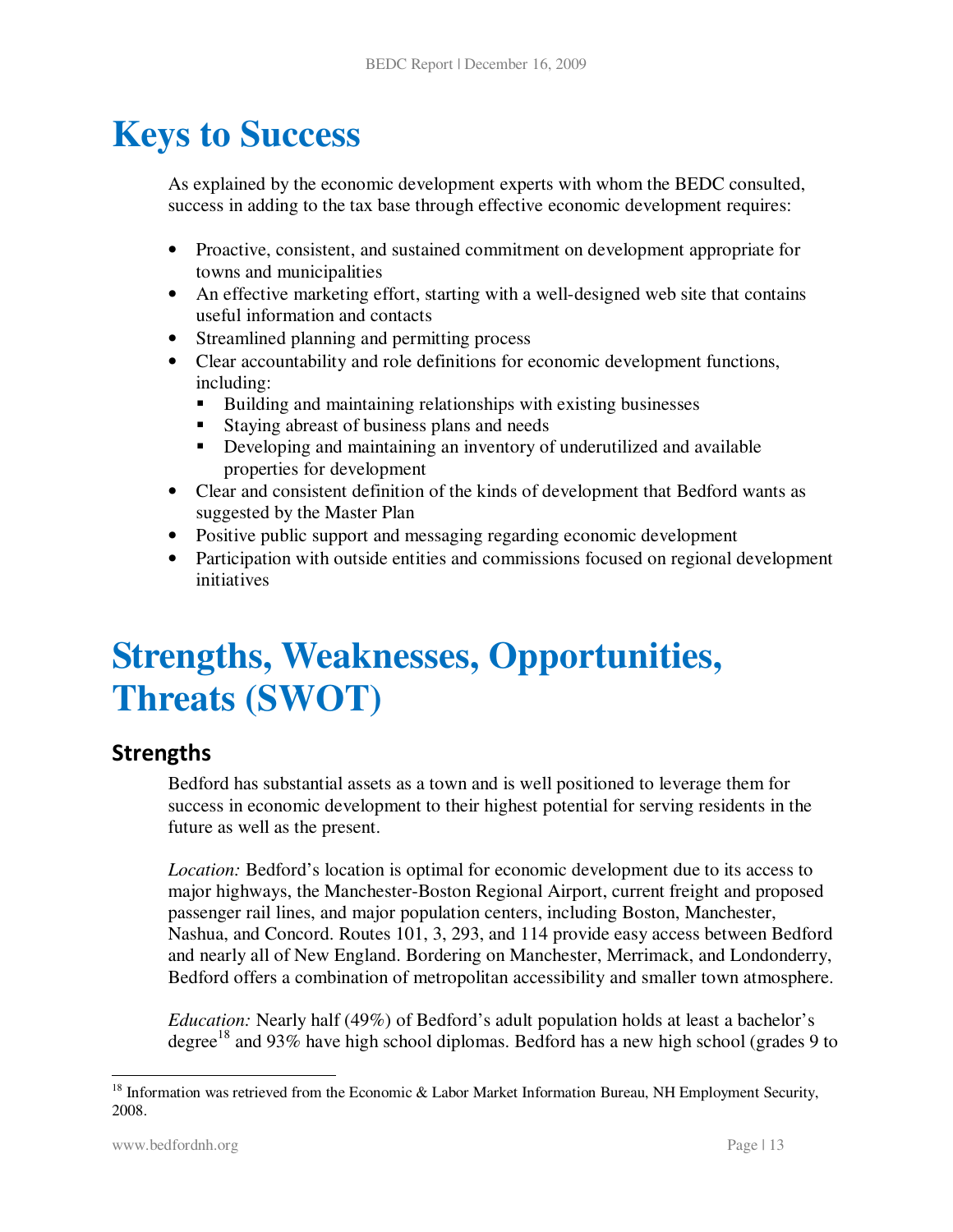12) and middle school (grades 7 and 8), an intermediate school (grades 5 and 6), and three elementary schools (grades K to 4.) Bedford's students consistently score highly on statewide evaluations. Bedford is conveniently located near seven institutions of higher education and training: St. Anselm College, Southern New Hampshire University, Daniel Webster College, University of New Hampshire-Manchester, Granite State College, Hesser College, and Manchester Community College.

*Labor Force:* Because of its location adjacent to Manchester and at the cross roads of all major north-south and east-west highways in NH, Bedford is easily accessible to a diversified labor pool throughout central and southern New Hampshire and northern Massachusetts.

*Quality of life:* Bedford offers many quality-of-life advantages, including its smaller town atmosphere, family orientation, sports and recreation programs, attractive rural setting and accessibility to diverse cultural, educational, and recreational opportunities throughout the region and state.

#### Weaknesses

*Limited undeveloped land:* Currently, Bedford has a total of approximately 300 acres of commercially zoned land available for new development, not all of which is contiguous, or useable, due to constraints such as wetlands. Two hundred of those acres are along Route 3 and Route 101.

*Infrastructure funding constraints:* Water and sewer limitations along the Route 101 corridor and in certain other areas will limit the ability to attract new development. Traffic congestion is also a major issue that needs to be resolved along Routes 3 and 101. Approximately 25% of 190 miles of town-maintained roadway is in need of major repairs. It is currently estimated that just over \$30 million is needed to complete all the needed roadway repairs and improvements up to standard.

*Unpredictable planning/ permitting process:* The feedback from the business community cited inconsistencies and timing issues in the permitting process for development and signage, which can increase businesses'costs and has the possibility of making Bedford a difficult town in which to do business.

*Lack of business incentives:* As noted above, some communities in our area offer economic incentives to attract businesses. Bedford lacks incentives such as TIF districts, New Market Tax Incentives, and other tax credit, fee rebate, or low-interest loan programs, which can be a competitive disadvantage.

### **Opportunities**

*Re-development of existing properties*: Bedford's best opportunities to increase commercial market values are in redevelopment of existing properties, including those listed in the prior section. As in most communities, 80% of the opportunity in economic development is in the retention and expansion of existing businesses; 20% is in new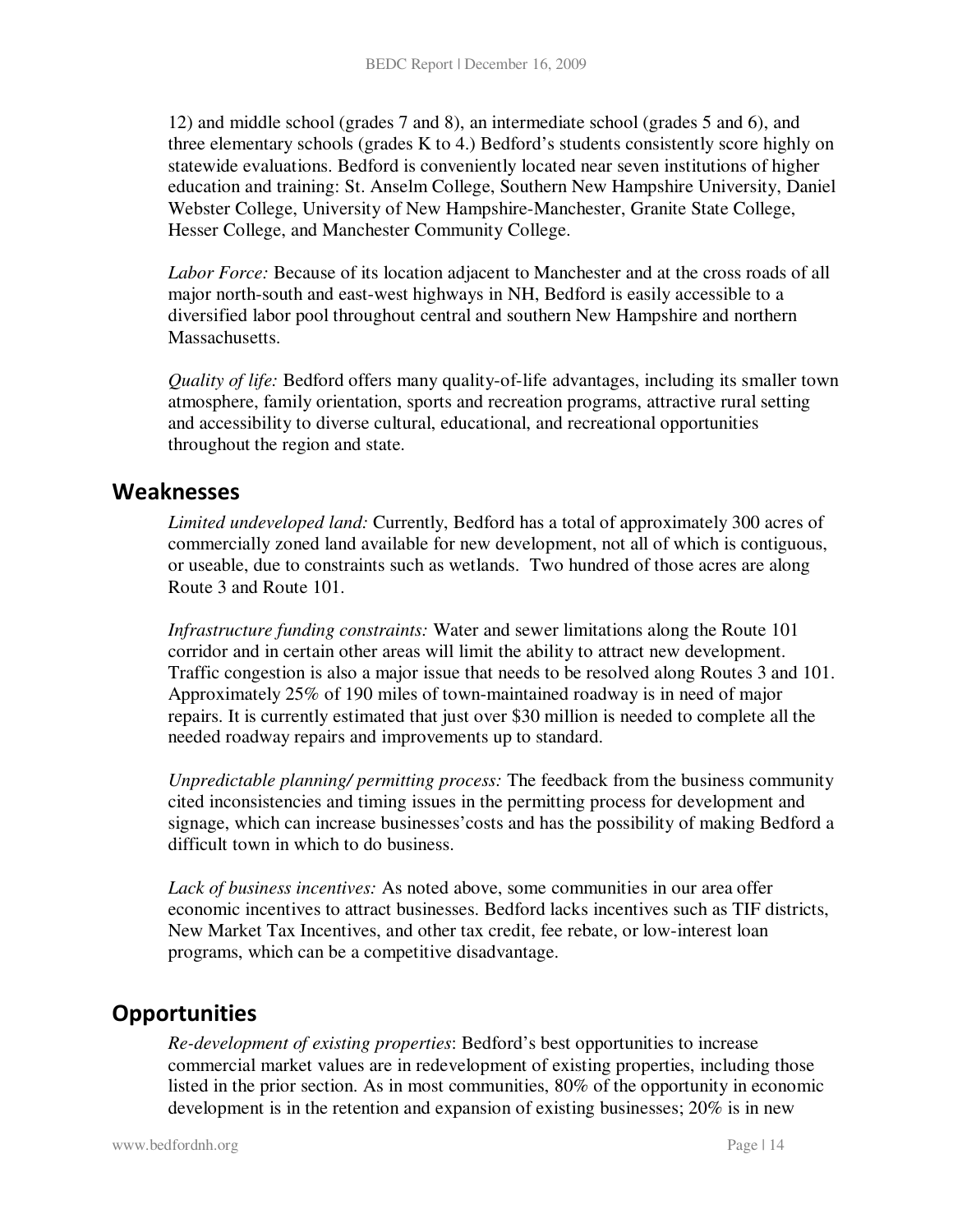development. The ability to make these opportunities happen depends upon the ability to proactively bring multiple parties together to envision and bring to fruition projects that are not likely to happen on their own.

*Airport access road:* Expected to be completed in 2012*,* the connecting road between the Everett Turnpike and the Boston-Manchester Regional Airport will connect with Route 3 just south of the Coastal Forest Products lumberyard and north of the Merrimack border. It will open up at least 800 acres to development in Londonderry, Merrimack, and Bedford.

*Workforce housing initiatives:* The State of New Hampshire has recently mandated that municipalities provide opportunities for development of workforce housing infrastructure. One way that Bedford can address this is through mixed-use developments that include workforce housing in combination with commercial development. To do that, Bedford must take an active role in project planning to promote best use from the town's perspective. This is being considered and addressed within the master planning process.

*Entrepreneurial approach:* Many communities in NH are turning to economic development as a solution for increasing revenue. A successful economic development initiative takes commitment, focus, and investment. Major investments have been made by Manchester and Londonderry. Derry, Merrimack, and Hooksett are investing at some level. Many communities started the process with volunteer commissions, yet not many have made the financial commitment to seriously pursue economic development. There is an opportunity for Bedford to differentiate itself, participate as a valuable partner, and be positioned advantageously for the future.

*Become more business friendly*: Bedford has an opportunity to change its perceived image to one that welcomes and encourages businesses that are identified as a strong fit with the community. By making Bedford an attractive place for businesses to locate, it will be easier to retain current businesses and help ensure that Bedford is competitive for new business development.

### Threats

*Future tax impact of residential build-out:* Bedford is approaching full build-out in residential construction, which means that the impact fees and infrastructure costs that developers have paid over the past 10 years will no longer be a significant source of revenue to offset residential taxes in the Town. Without targeted and well-managed economic development in Bedford, residential taxpayers will have to absorb an increasing share of the Town's budget.

*Increasing percentage of total tax burden falling on the residential taxpayer:* Ninety percent of the Town's budget is paid with revenues from residential and commercial real estate taxes, which are based on assessed valuations. Because the rate of growth in market values of residential properties in Bedford was higher than that of commercial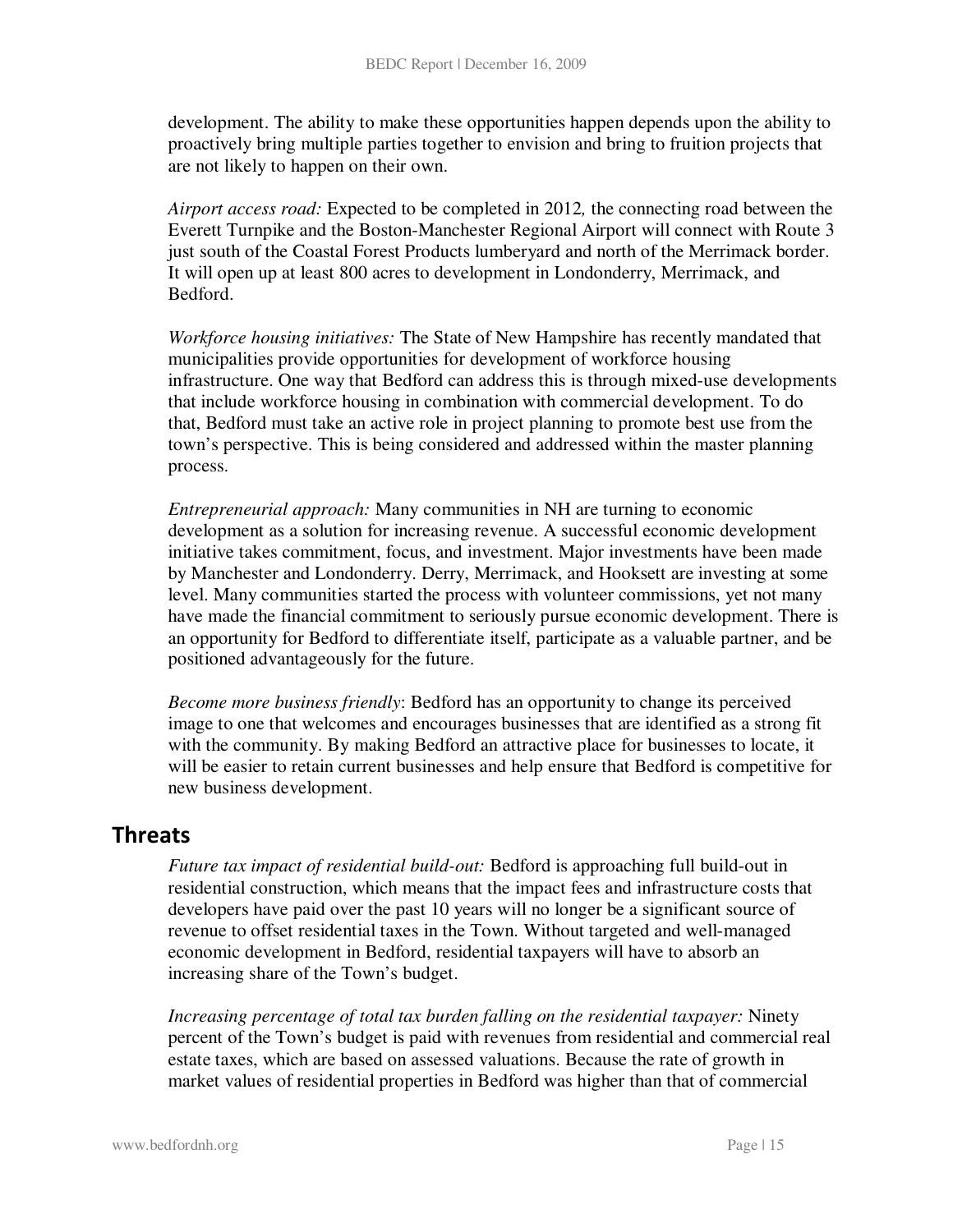properties during the past 10 years, residential properties were assessed an increasing share of the Town budget.

*Advantages of surrounding communities with more property for new construction:*  Bedford will find it increasingly difficult to compete with communities that have a greater amount of land for development and advantageous infrastructures and access to transportation and labor forces.

*Slowing economic growth:* Though some may consider Bedford to be in a better economic situation than many other communities in NH, Bedford has not been immune to the impact of economic recession. The Town has a number of commercial properties that are underutilized and/or vacant, including the Bedford Mall, the Quality Court Hotel, the Wayfarer Convention Center, and the Macy's area.

*Lack of support for road improvements:* Bedford voters turned down road bond articles for \$12 million in 2008 and 2009 that were proposed for improvement of major connector roads. The more the repairs are delayed the more costly they are likely to be in the future. Another bond authorization article has been recommended for a vote in 2010.

*Lack of state support for Route 101 improvements:* The Airport Access Road and development along Route 3 are likely to exacerbate the traffic congestion to and from the west via Route 101. Significant Route 101 road improvements need to be included in the ten-year plan of the Governor's Advisory Commission on Intermodal Transportation (GACIT).

*Decreasing state revenue:* The state has eliminated revenue sharing dollars and lowered its share of retirement contributions for municipal employees as a means of balancing the state budget. The loss of state revenue will cost the Town of Bedford \$194,751 and \$233,911 in fiscal years 2009 and 2010, respectively.<sup>19</sup> This is a fact that may impact the Town's willingness to make needed investments and will have a cumulative impact over time between the town and school budgets.

*Doing nothing is a high risk option for Bedford:* Surrounding cities and towns such as Manchester, Merrimack, Hooksett, Londonderry, and Derry are now recognizing the importance of economic development as a means of increasing tax revenues and relieving the burden on residential tax payers and are gearing up to effectively market themselves and attract businesses. Regional alliances and partnerships are forming. Bedford could find itself at a significant disadvantage if we do not position ourselves to be an effective player and partner in this process.

<u>.</u>

<sup>19</sup> Local Government Center. *Final Budget Numbers: NHMA Spreadsheet Outlines State Budget's Financial Affect on Municipalities.* June 26, 2009

http://www.nhlgc.org/LGCWebsite/PDFDocuments/NHMA\_Advocacy/NHMA\_FY1011\_NHRSHwyFunds.xls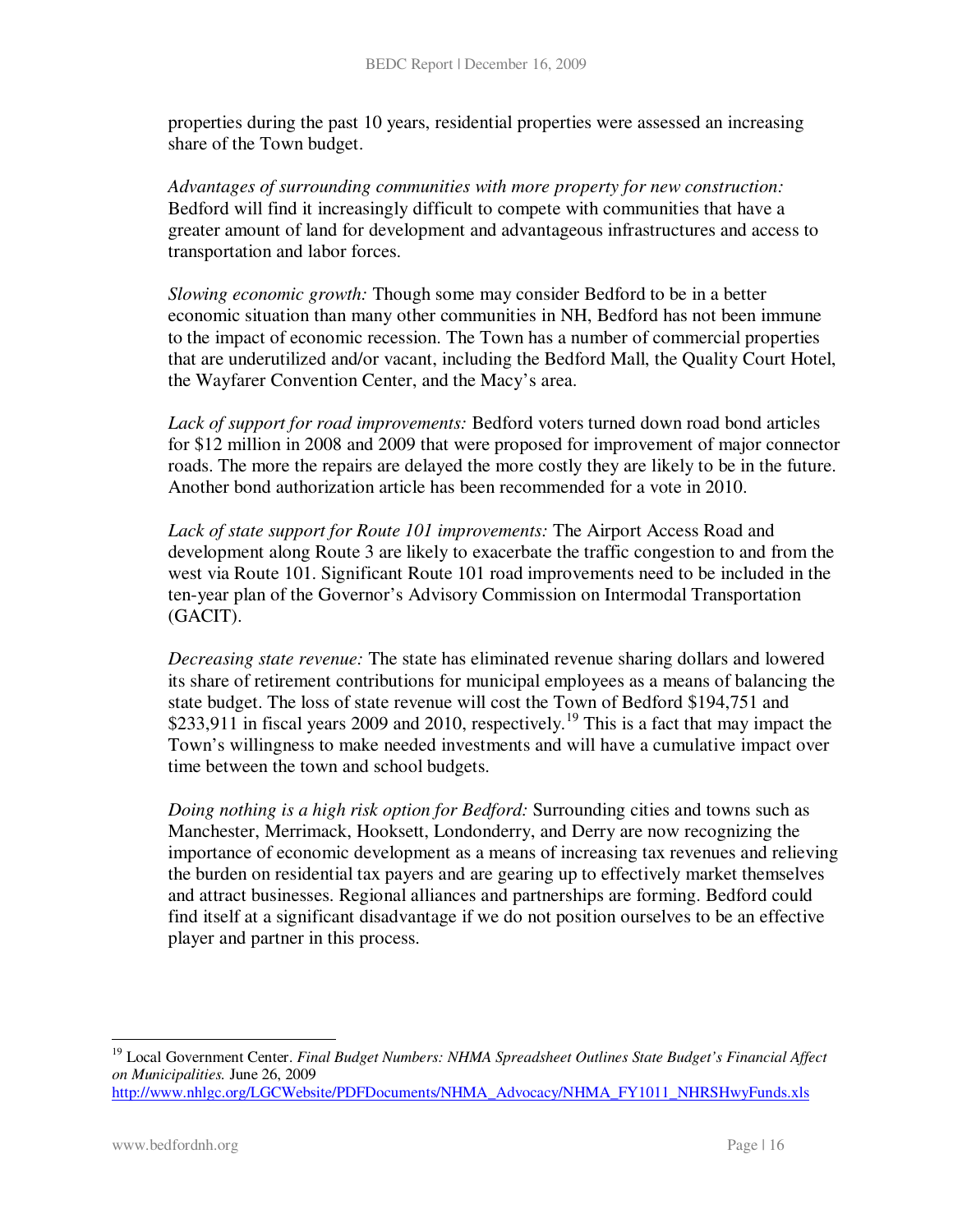# **Economic Development Requirements**

The BEDC has concluded after twelve months of research and deliberation that Bedford is in a strong position for future economic development, provided that the Town takes the steps required to succeed. To compete successfully, Bedford will need to change some of its current policies and practices and will need to make some investments. Each investment must be evaluated not only in terms of the return that Bedford expects to get on the investment but also in terms of the risks of doing nothing and the potential losses in future tax revenues if Bedford fails to sustain our current commercial base and grow in ways that best support the Town's desired quality of life.

In order to effectively manage and control our economic development future, the BEDC has identified the following requirements for success.

## Strengthen Relationships with Existing Businesses

Eighty percent of economic development comes from the retention and growth of existing business. Retaining and growing existing businesses in Bedford must be a priority.

#### Develop and maintain a database of Bedford businesses

The BEDC has started the process of developing a database of Bedford businesses to enable communication, networking, research, and business engagement. Improving communication between the Town and businesses must be the first step in Bedford's economic development initiative.

At an optimum it would be an advantage to maintain an inventory of all available commercial real estate.

### Promote the benefits of local business

Share the positive impact of commercial development to the town and to the residents of Bedford. Businesses bring jobs, tax revenue and services to a community. Encourage Bedford residents to support local businesses.

### Build relationships with and between Bedford businesses

Create an outreach program and develop relationships with local businesses through business visitations, outreach forums, and surveys.

### Develop a relationship with BHS

Bedford High School has a school-to-career counselor to work with the local community. The Town should work the high school to foster that relationship which makes students feel they are an important part of their community.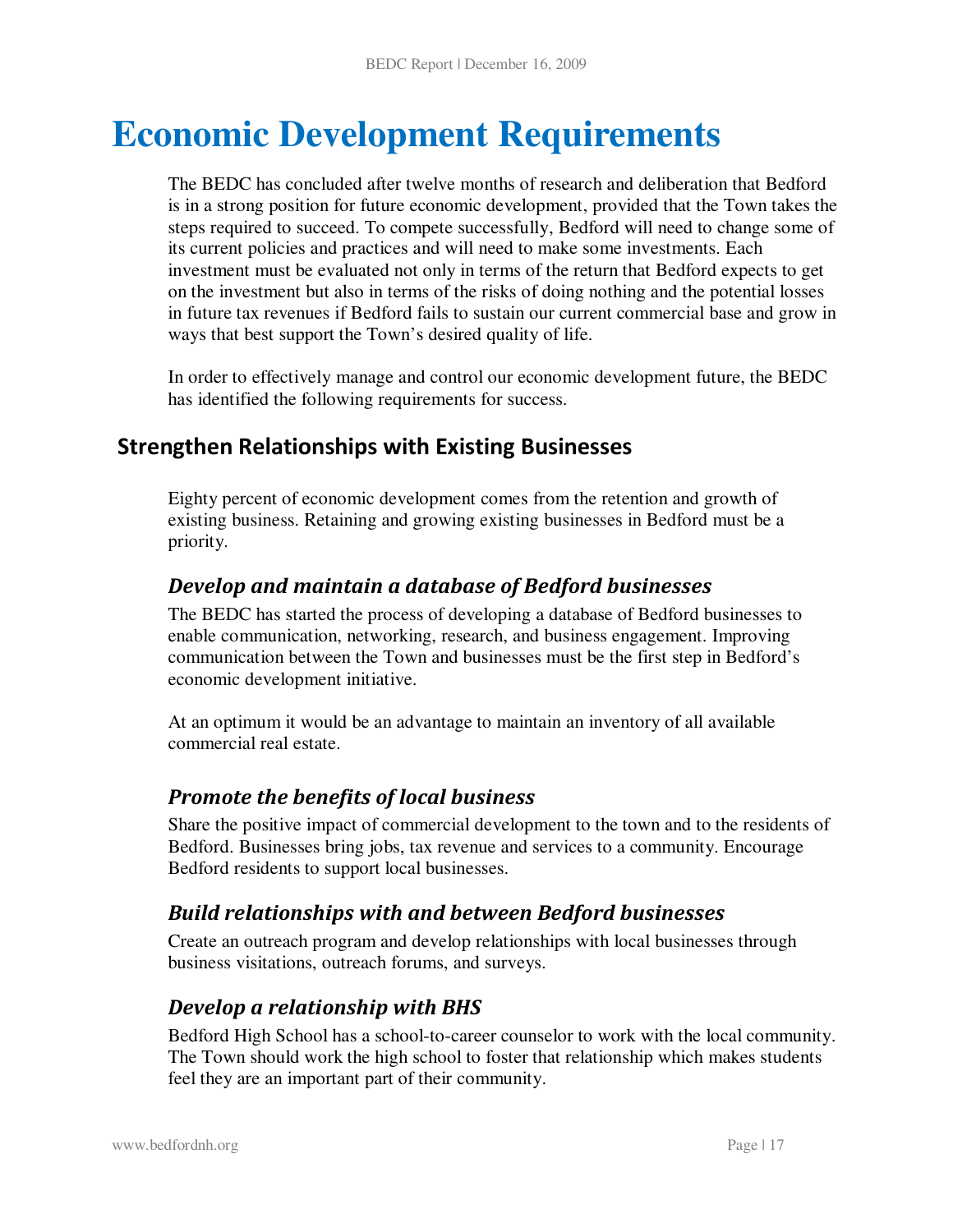### Attract New Businesses

#### Improve and maintain the infrastructure

Successful economic development requires access to transportation, water and sewer, and other infrastructure needs that are critical to commercial establishments. Bedford must continue to extend water and sewer in commercially zoned areas along Routes 101 and Route 114 as opportunities present themselves and must make a concerted effort to work with the State of New Hampshire, surrounding towns, and businesses to ensure that the infrastructure needs for economic development are met. Bedford must work in conjunction with other towns along the Route 101 corridor to monitor plans for improvements and ensure that they stay in the 10-year plan and are carried out to completion.

#### Target businesses most suitable to Bedford

Due to the limited amount of commercially zoned land in Bedford, Bedford should thoughtfully determine the types of new commercial development and then actively seek it out. The Town should target specific segments that diversify the commercial base, increase market assessments, are consistent with the infrastructure, and enhance the quality of life in Bedford. According to the analysis by the SNHPC and discussions with Metro Center-NH and DRED, Bedford should target the following industries:

- High technology
- Computer
- Electronics
- Biotech
- Government services
- Advanced manufacturing
- Research
- Health care

#### Promote development of workforce housing

Create an over-lay district, which would permit a more intense use of property in combination with mixed uses on the same lot. The overlay district could be permitted in the Performance Zone and in certain commercial areas. The design criteria should be drawn from the principles of the Congress for New Urbanism, which state that development of land should provide a variety of uses on a livable and workable scale so that residents will be able to live, work and shop in an area that is either walkable or accessible with public transportation.

A Bedford zoning ordinance entitled "Traditional Neighborhood Development" (TND) was adopted by the Town of Bedford in March 1991, which would have permitted mixed-use development. A form of TND should be adopted to revise the Bedford Land Control Ordinances to permit mixed uses and more intense development or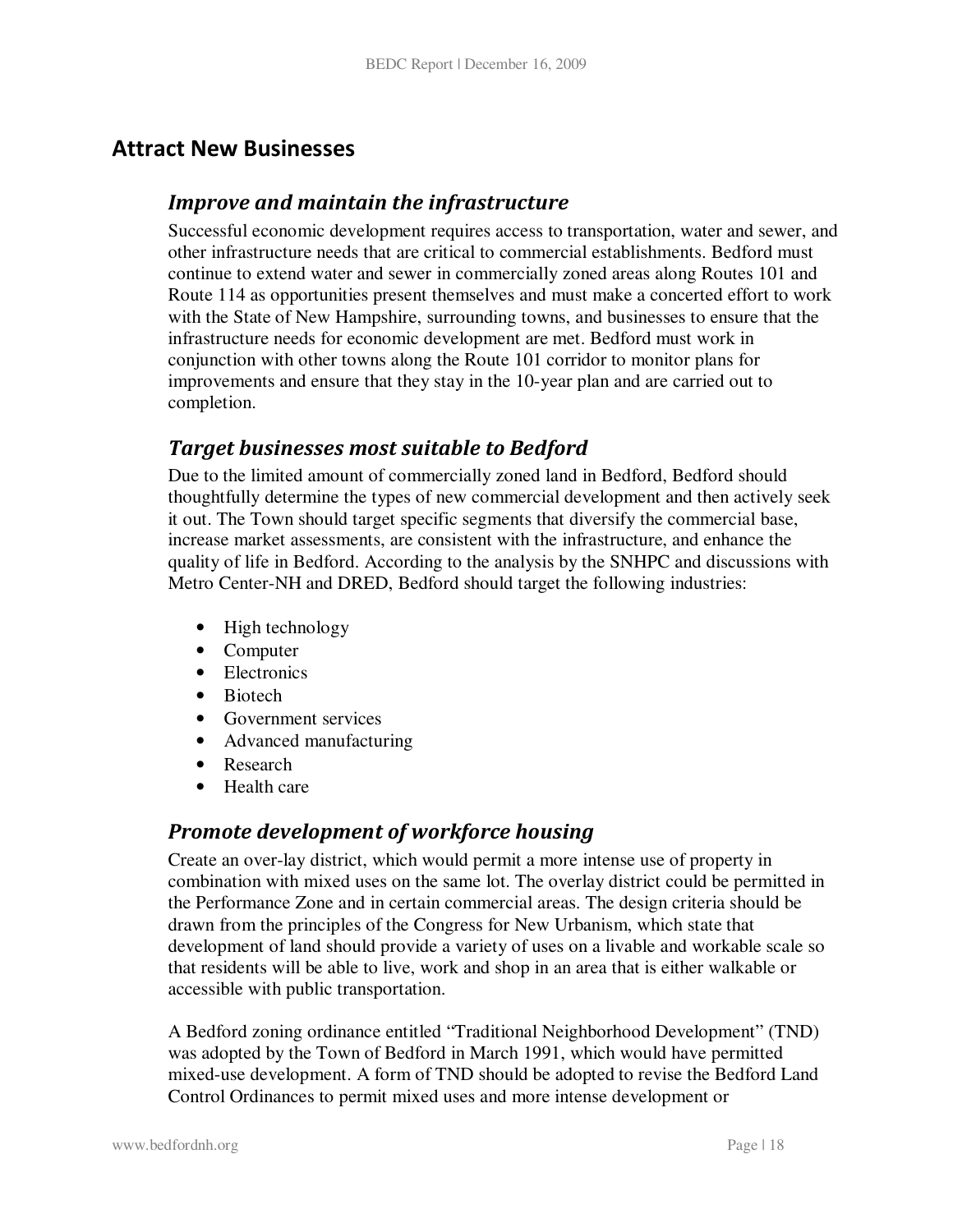redevelopment as an overlay district in the Performance Zone and in certain Commercial areas.

#### Streamline the planning process

Businesses have indicated that the permitting process in Bedford can be cumbersome, drawn out, and costly. Every effort must be made to make this process more efficient, timely, and predictable. Streamlining the permitting process will give Bedford significant a competitive edge. Communication between the planning board, businesses, engineers, and staff should be improved in order to be more unified and efficient.

Currently, any changes to Town zoning ordinances are approved by the voters during the annual Town election. Nashua and Manchester have authorized their Boards of Aldermen to make changes to zoning ordinances, as well as Londonderry and Derry's town councils. It shortens the overall length of the planning process and is consistent with how this is handled in most communities with a Town Council form of government.

### Create/expand incentives

Bedford should use targeted incentives to attract priority businesses to Bedford and to encourage expansion and retention of existing businesses that will contribute most to the desired commercial and industrial profile for Bedford. Some ways in which the Town could structure incentives include establishing TIF districts, fee waivers, or Economic Revitalization Tax Credits (RSA 79:E).

### Participate on State and Regional Planning Boards and Commissions

Bedford must stay abreast of developments within the region and neighboring towns and work in partnership with organizations such as DRED, Metro Center-NH, and the SNHPC. Such relationships with state, regional, and non-profit entities should be created, maintained, and strengthened.

### Develop and Implement a Marketing Plan

#### Define Bedford's identity/brand

The town's identity and reputation is currently segmented and defined by areas beyond the town's control. A successful economic development initiative will require professional assistance to define *our* identity and to develop a marketing effort to promote that identity and the other recommendations in this report.

#### Web site

An effective web site is essential for economic development. It is often the first impression a business has of a town. The site must be current, visually pleasing, easy-tonavigate, and contain the information that users need.

The Town has already taken a first step with the redesign of the town's web site. The web site allows staff to quickly update information and keep it current. Expanded search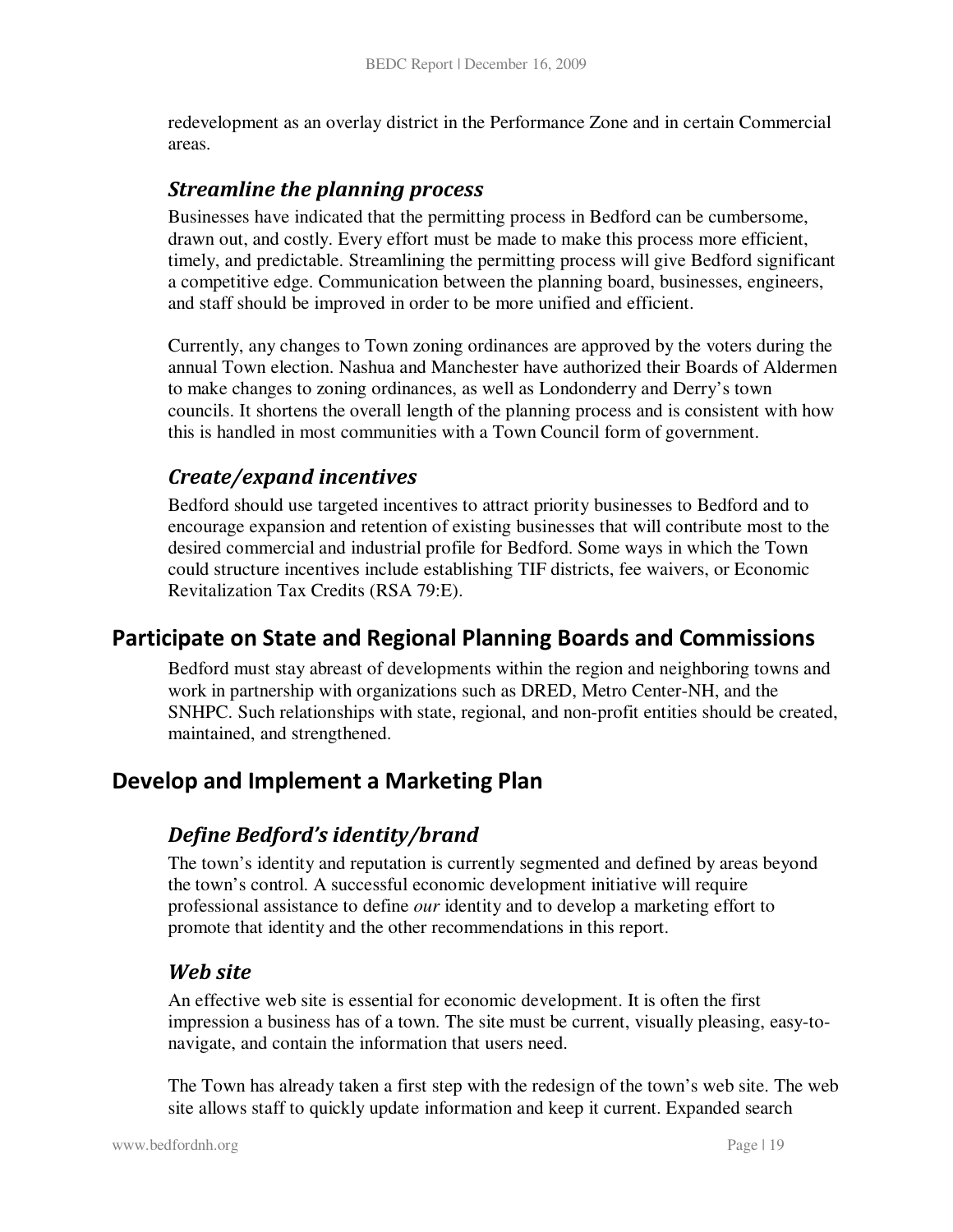capabilities provide for an incredible depth of information. The new site has a *basic* economic development section. The Commission has done significant research of desirable traits for an economic development web site. This section must sell the features and benefits of Bedford and demonstrate to potential businesses why they should locate in Bedford.

# **Recommendations**

In considering the charge to the Commission and the requirements for effective economic development as outlined in the previous section, the Commission considered the different options available to the Town for meeting those requirements. In evaluating the options, the Commission considered the costs, the benefits, and the risks of each. We also agreed on the following premises:

- Doing business "as usual" will not likely yield the outcomes in the future that Bedford is seeking. Bedford's situation has changed in significant ways that must be acknowledged.
- If we are serious about economic development and the benefits that commercial development can provide to Bedford taxpayers, we must invest as needed to ensure that those benefits are achieved.
- In order to achieve the desired results, there must be accountability for effective implementation. Accountability is a staff function, not a volunteer function.

#### New Paradigm

The Commission believes that we cannot expect the next decade to be similar to the last decade in Bedford's development. Too many major factors have changed. Commercial and residential development will be facing numerous new headwinds, including reduced federal and state funding, tightening lending requirements, less available land for new development and an uncertain economic recovery. Additionally, there will be a significant increase in competition for attractive development projects in the region.

The Commission is respectful of the current draft of the 2010 Master Plan; however, the Commission disagrees with the assumptions that it contains with regard to economic development. Bedford cannot assume that commercial development will average 100,000 square feet per year and commercial build-out will occur within the next 10 to 15 years. The Commission believes that it will only happen in the current economic and political environment with a smarter, coordinated, targeted, accelerated and sustained effort in commercial development and redevelopment.

Developers have many choices of locations. At the same time, the current businesses in Bedford are expressing the desire for a more business-friendly atmosphere and structure in Bedford. A full-time economic development director will best meet this expectation and cultivate the desired tax base in Bedford.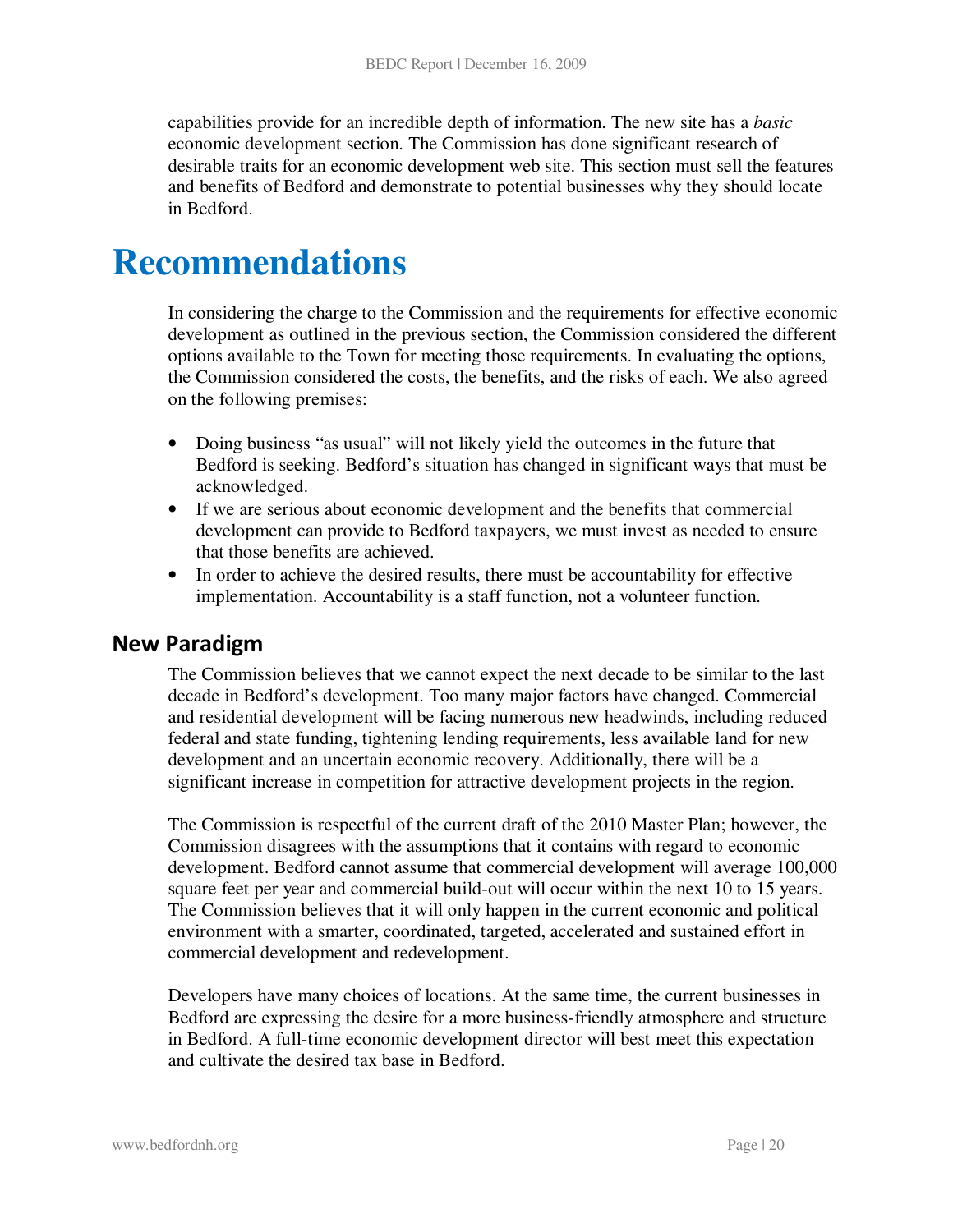While difficult to quantify, we believe there is a significant future "opportunity cost" to not making this investment. We cannot afford to have the:

- Owner of CR Sparks redevelop in a new location outside of Bedford
- Wayfarer Convention Center sit idle
- Performance Zone on Route 3 be underdeveloped
- Macy's area be underutilized
- Bedford Mall remain nearly empty without a redevelopment plan in place
- Quality Inn continue to be vacated and surrounded by chain link fencing
- Route 101 western corridor continue without water and sewer and remain undeveloped

Here is a snapshot of just a few current Bedford properties that are ideal for redevelopment. As these several properties illustrate with a focus on the development and redevelopment of the Performance Zone there would be a significant reduction in the tax burden of our citizens.

| <b>Property</b>                      | <b>Assessed Value</b> | <b>Tax Revenue</b> | <b>Building Size</b><br>(SF) | <b>Lot Size</b><br>(Acres) |
|--------------------------------------|-----------------------|--------------------|------------------------------|----------------------------|
| <b>CR Sparks</b>                     | \$2,542,400           | \$49,145           | 31,520                       | 4.25                       |
| Wayfarer<br><b>Convention Center</b> | \$7,104,500           | \$137,330          | 85,099                       | 6.16                       |
| Macy's*                              | \$13,677,500          | \$264,386          | 178,550                      | 15.71                      |
| <b>Bedford Mall</b>                  | \$18,145,009          | \$350,743          | 300,000±                     | 20.60                      |
|                                      | \$41,469,409          | \$801,604          | 595,169                      | 46.72                      |

\*Macy's 2008 redevelopment plans called for the addition of approximately 138,000 SF or \$266,754 in taxes Bedford.

These current properties are contemplating independent developments. **A collaborative effort may be more beneficial.** This can be influenced by an economic development position.

We must demonstrate to the business community that targeted economic development is a priority. The Commission recognizes that this represents a change in focus and attitude for Bedford.

The Bedford Town Council charged the Commission as follows:

*The Bedford Economic Development Commission will seek to improve the quality of life for the taxpayers of Bedford by expanding the commercial and industrial tax base. The Commission shall achieve its goal by preserving existing jobs and businesses and welcoming new businesses, while maintaining Bedford's unique characteristics and quality of life.* 

In light of this charge, the BEDC makes the following recommendation.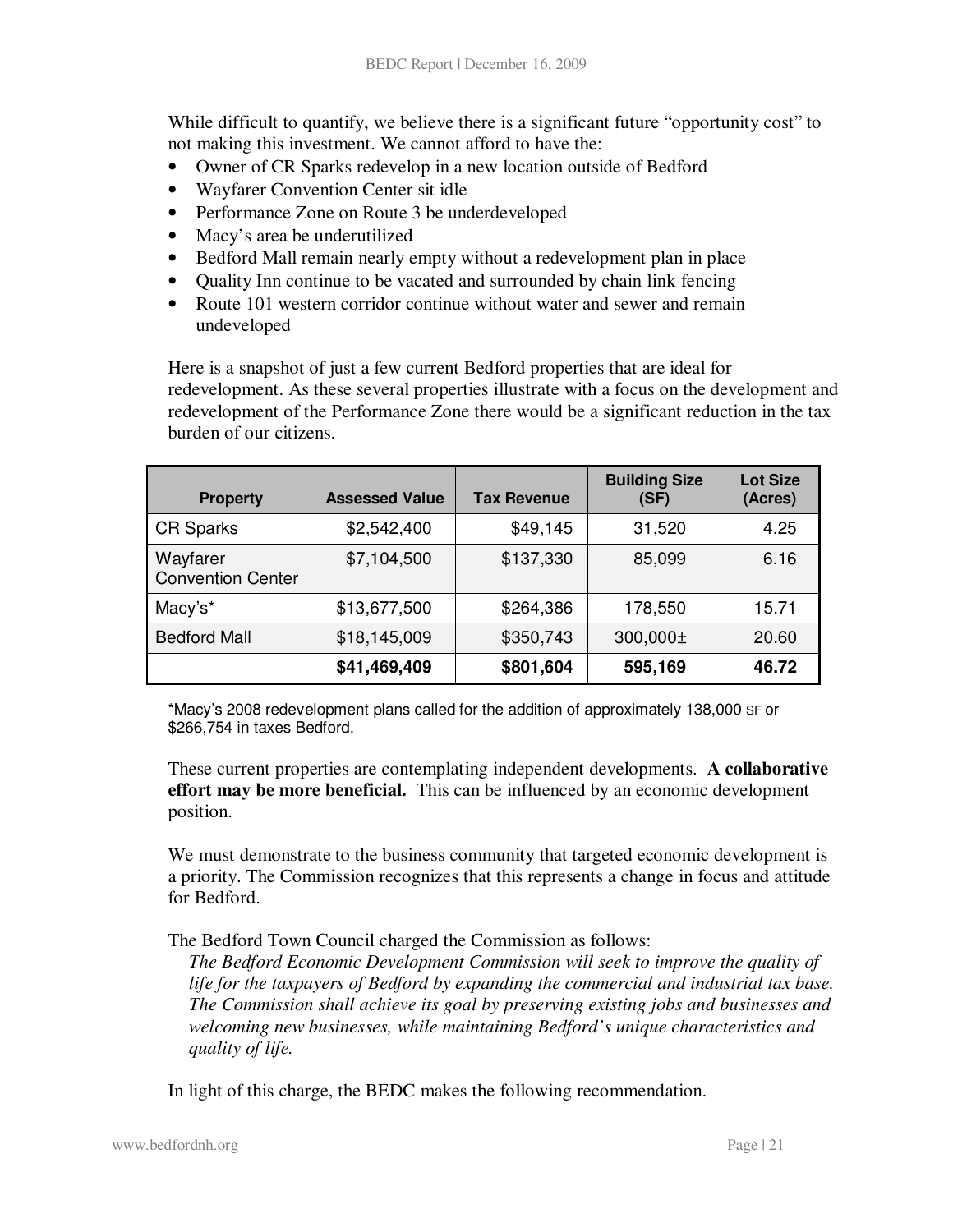#### Establish a volunteer advisory committee

The Commission recommends that the Town establish a volunteer advisory committee, irrespective of any recommendation followed, to represent business interests and serve as a sounding board and group of business ambassadors for Bedford. Such a committee will be critical to the long-term success of business retention, expansion, and growth. The volunteer group would be comprised of a representative cross section of business owners and representatives in the town who would act in both an advisory capacity and as business liaisons to the town administration and the Town Council. For numerous reasons, the Commission does not believe that a volunteer group could be successful in functioning on a stand-alone basis without staff accountability and support.

# Primary Recommendation: Hire a Full-Time Staff Position for Economic Development

A full-time position responsible for economic development would encompass both new business recruitment and existing business retention. The position would serve as a liaison to other regional resources as well as to applicants coming before boards for planning and related approvals. This business community advocate would be accountable for meeting predetermined objectives set by the Town Council and Town Administration.

Alternatively, the Town Administration could be reorganized such that a position is added whereby the majority of the role incorporates the same objectives.

#### **Benefits of this position**

- Establishes accountability and provides a point person for all stakeholders
- Maximizes the potential revenues to Bedford by putting the structure in place for accelerated, targeted, and sustained economic development and redevelopment
- Minimizes the risks of loss of existing businesses
- Provides a full-time, dedicated resource
- Frees up time currently being spent by the Town Manager and Town Planning Director on economic development, allowing them to focus on core job responsibilities
- Resolves conflicts currently created by using the Town Manager to cultivate economic development opportunities while also serving on the Planning Board
- Commits to a proactive versus reactive approach to economic development
- Allows for established and measurable performance objectives
- Promotes sustainably of the economic development effort
- Ensures high visibility for Bedford
- Provides a resource for local businesses
- Facilitates communication and partnerships at the regional, state, and national levels
- When executed, there will be an economic multiplier effect in the form of revenues such as rooms and meals taxes, etc.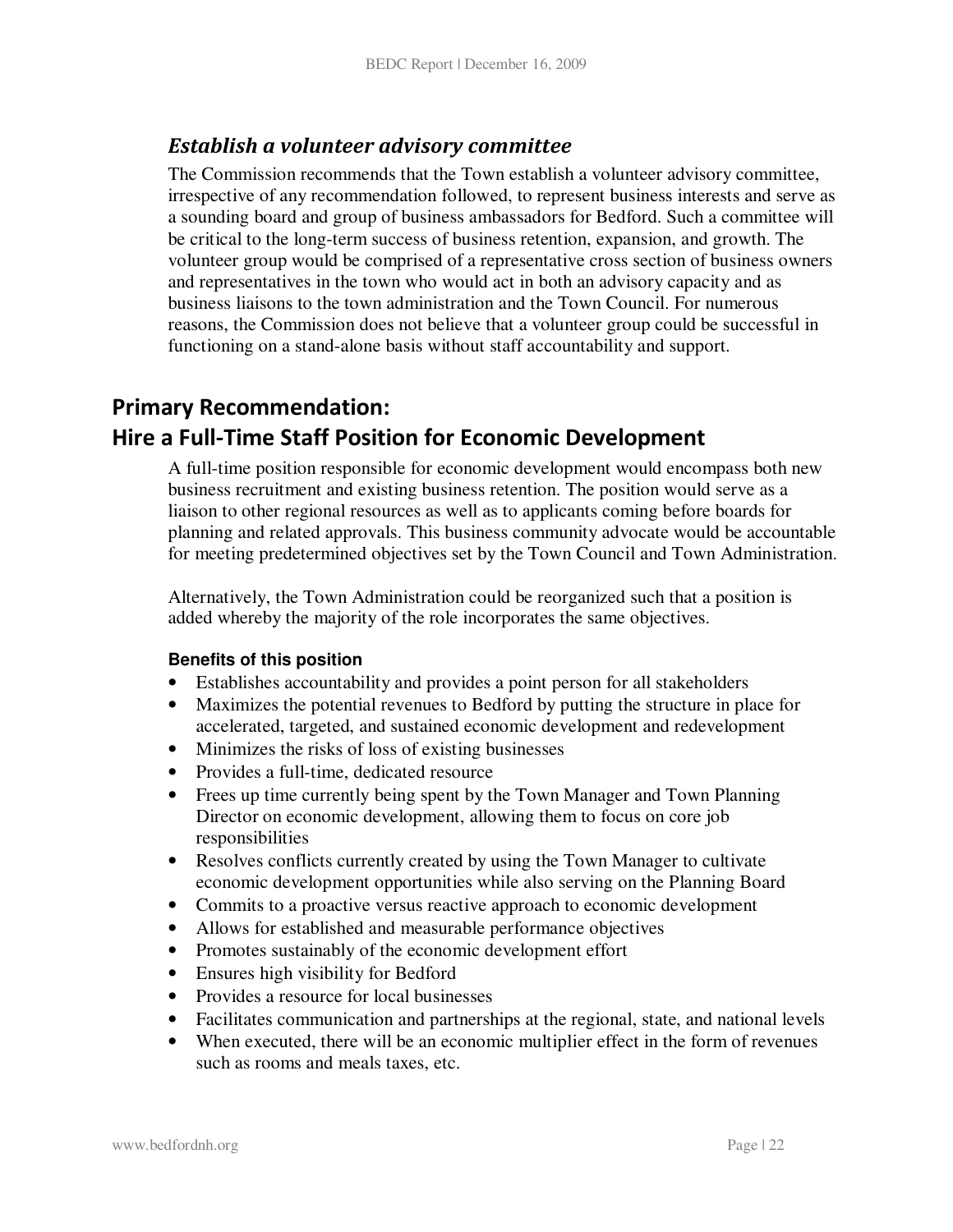#### **Drawbacks**

• Financial investment required and impact on the Town budget, given an additional FTE.

### Primary responsibilities of the economic development director

The primary responsibilities of the Bedford economic development director would correspond to the requirements that have been outlined in the *Economic Development Requirements* section.

- Strengthen relationships with existing businesses<br>• Develop and maintain a database of Bedford l
	- Develop and maintain a database of Bedford businesses
	- Promote the benefits of local businesses
	- Build relationships with and between Bedford businesses
	- Develop a relationship with BHS
- Attract new businesses
	- **Improve and maintain the infrastructure**
	- **Target businesses most suitable to Bedford**
	- Promote development of workforce housing
	- **Streamline the planning process**
	- **Create/expand incentives**
- Participate on state and regional planning boards and commissions
	- NH-DRED
	- **Metro Center-NH**
	- SNHPC
- Develop and implement a marketing plan
	- Define Bedford's identity/brand
	- Economic development web site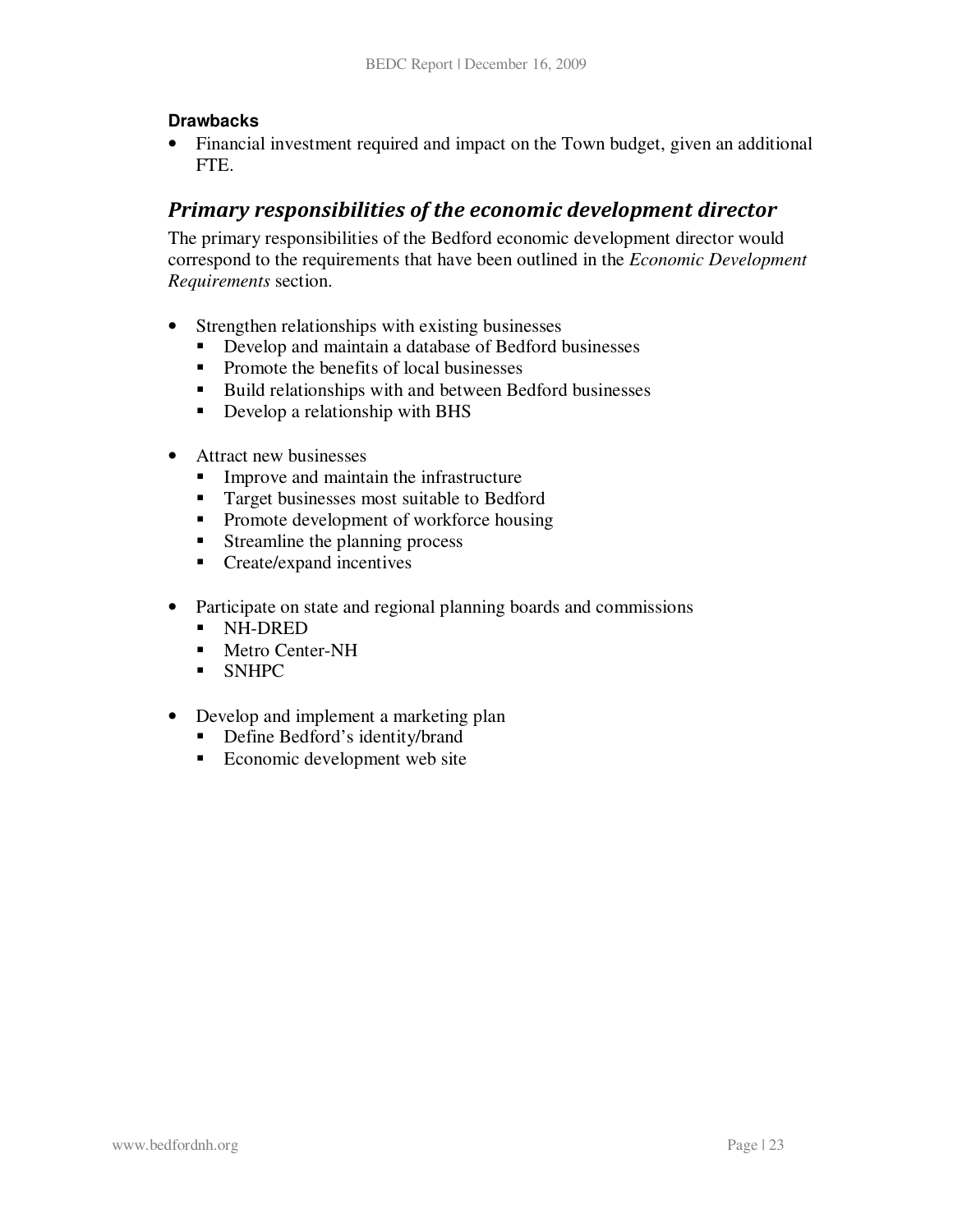#### Business Case Supporting the Primary Recommendation

The Commission has spent considerable time reviewing the financial impact of its recommendation. We believe that this decision cannot be considered solely upon the basis of a short-term "cost lens." It is acknowledged that there will be a 12-to 18-month return on investment.

The following financial business case is presented in support of our recommendation.

#### **Business Case Assumptions**

- 100,000 sq feet =  $$10,000,000$  new assessments
- Tax Rate \$18.24 (less County portion of \$1.09) used consistently each year \$19.33  $1.09 = $18.24$
- \$100,000 approximate impact: \$0.03/\$1,000 (assuming no revenue benefit) Ex: \$12 on a \$400,000 home
- $Cost = Salary + benefits + operating budget ($100,000 first year with $10,000$ increase in subsequent years comprised of salary and benefits as outlined in the Town's personnel policies and operating costs ie: expanded programs, website management, marketing, and other functional costs)

|                             | Cost        | Tax<br>Revenue | One-Time<br>Fees | Annual<br><b>Difference</b> | Cumulative<br><b>Net</b> |
|-----------------------------|-------------|----------------|------------------|-----------------------------|--------------------------|
| YR 1 (no additional SF)     | $-$100,000$ | \$0            | \$0              | $-$100,000$                 | $-$100,000$              |
| YR 2 (additional 75,000 SF) | $-$110,000$ | \$136,800      | \$24,300         | \$51,100                    | $-$ \$48,900             |
| YR 3 (additional 75,000 SF) | $-$120,000$ | \$273,600      | \$24,300         | \$177,900                   | \$129,000                |
| YR 4 (additional 75,000 SF) | $-$130,000$ | \$410,400      | \$24,300         | \$304,700                   | \$433,700                |
| YR 5 (additional 75,000 SF) | $-$140,000$ | \$547,200      | \$24,300         | \$431,500                   | \$865,200                |

#### **Worst Case - 75,000 SF per YR**

#### **Base Case - 100,000 SF per YR (Master Plan Steering Committee's Assumption)**

|                              |             | Tax       | One-Time | Annual            | Cumulative  |
|------------------------------|-------------|-----------|----------|-------------------|-------------|
|                              | Cost        | Revenue   | Fees     | <b>Difference</b> | Net         |
| YR 1 (no additional SF)      | $-$100,000$ | \$0       | \$0      | $-$100,000$       | $-$100,000$ |
| YR 2 (additional 100,000 SF) | $-$110,000$ | \$182,400 | \$32,400 | \$104,800         | \$4,800     |
| YR 3 (additional 100,000 SF) | $-$120,000$ | \$364,800 | \$32,400 | \$277,200         | \$282,000   |
| YR 4 (additional 100,000 SF) | $-$130,000$ | \$547,200 | \$32,400 | \$449,600         | \$731,600   |
| YR 5 (additional 100,000 SF) | $-$140,000$ | \$729,600 | \$32,400 | \$622,000         | \$1,353,600 |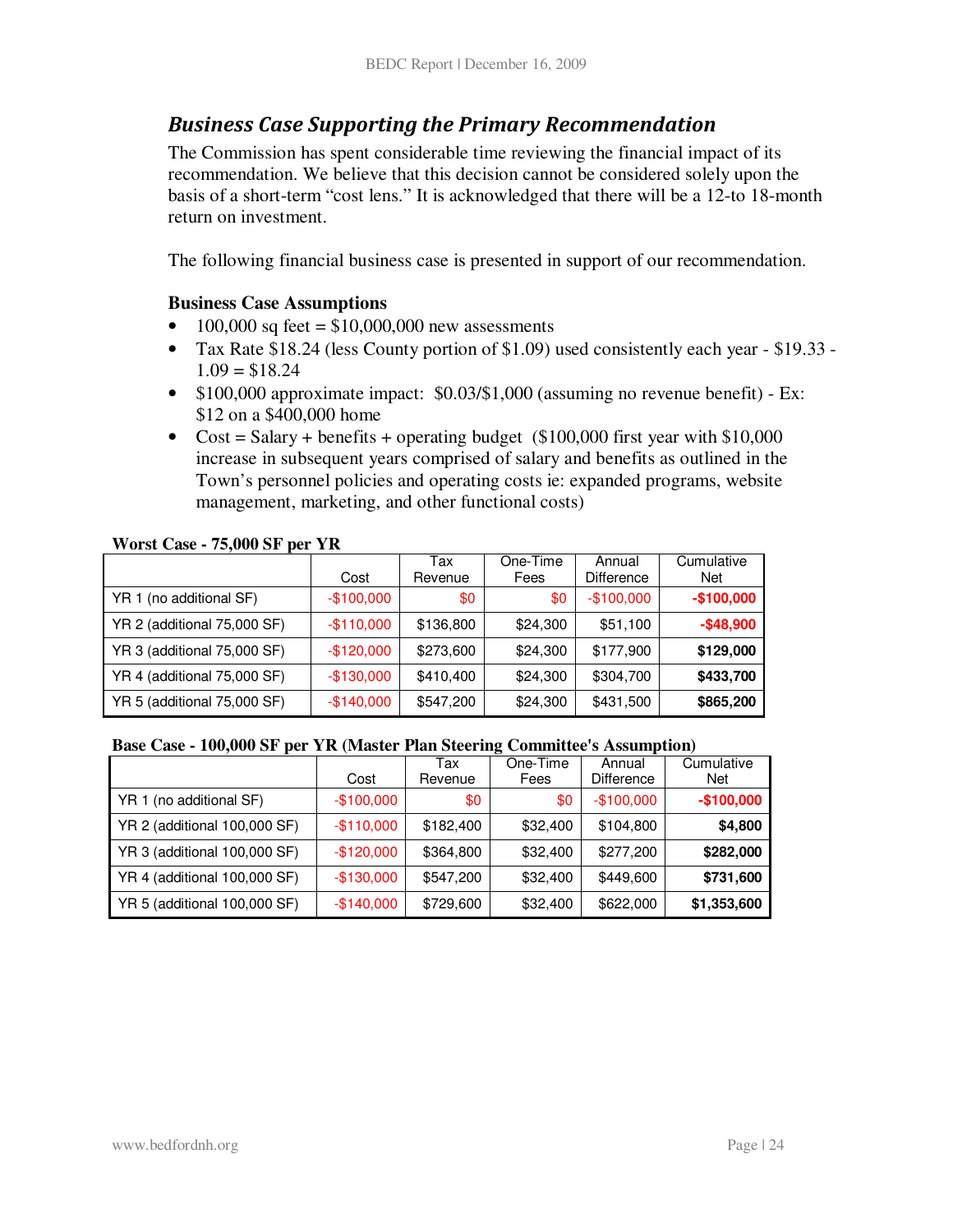|                              |             | Tax       | One-Time | Annual            | Cumulative  |
|------------------------------|-------------|-----------|----------|-------------------|-------------|
|                              | Cost        | Revenue   | Fees     | <b>Difference</b> | Net         |
| YR 1 (no additional SF)      | $-$100,000$ | \$0       | \$0      | $-$100,000$       | $-$100,000$ |
| YR 2 (additional 125,000 SF) | $-$110,000$ | \$228,000 | \$40,500 | \$158,500         | \$58,500    |
| YR 3 (additional 125,000 SF) | $-$120,000$ | \$456,000 | \$40,500 | \$376,500         | \$435,000   |
| YR 4 (additional 125,000 SF) | $-$130,000$ | \$684,000 | \$40,500 | \$594,500         | \$1,029,500 |
| YR 5 (additional 125,000 SF) | $-$140,000$ | \$912,000 | \$40,500 | \$812,500         | \$1,842,000 |

#### **Target Case - 125,000 SF per YR**

\* Each case assumes there will be no revenue during the first year. However, it is feasible Bedford will receive tax revenue from additional square footage during the following year because the entire development process (from the start of the project to the Town receiving revenue from new development) is typically represented in a 12-18 month period.

### Alternative #1 – Contract with Regional Resources

This option would rely principally on purchasing desired services as needed from various public or private entities such as the SNHPC, DRED, CRDC, or the Metro Center-NH.

#### **Benefits**

- There are a number of entities from which to choose requested services
- Costs are likely to be less as no FTE is added to Town budget. Costs would vary dependent on the nature and scope of the engagement.
- It is a "pay as you go" model
- Changeover is easily done when the Town is not satisfied with a vendor's performance

#### **Drawbacks**

- The staff burden for economic development continues to fall on the Town Manager and Town Planning Director.
- No dedicated resource or focal point to advocate for economic development
- Potential conflicts of priority or interest in the region
- Does not establish a vehicle for sustainability or continuity over time
- Will be prone to deferral and budget cuts
- Fails to give Bedford a competitive edge

# Alternative #2 - Establish Partnership(s) with Communities

This option involves working cooperatively with another community in the region on either a "shared" employee or contractor basis.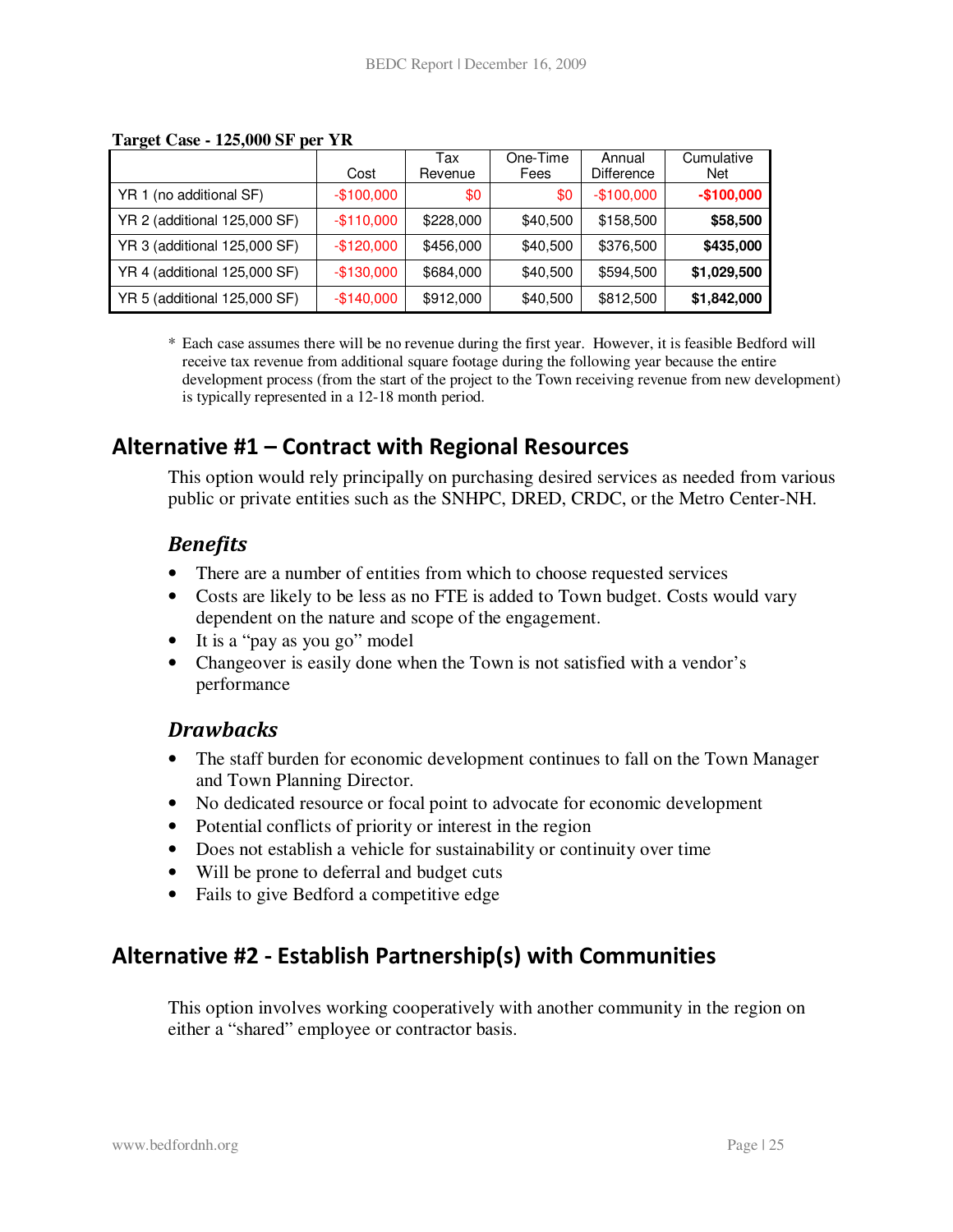#### **Benefits**

- Cost sharing reduces the budgetary impact to the Town
- Could bring experienced resources to the table as well as regional knowledge and familiarity
- May relieve some of the time burden on the Town Manager and Town Planning Director

#### **Drawbacks**

- Difficulty in finding a compatible and willing partner
- Challenging managerially to ensure agreeable resource allocation of time, responsiveness, and priority
- Shared versus dedicated resource or focal point to advocate for economic development
- Challenging to report to two bosses
- May be difficult to sustain and maintain continuity over time
- Less favorable in giving Bedford a competitive edge

### Economic Development Advisory Committee

As discussed earlier, the Commission recommends that the Town establish a volunteer advisory committee to support the Town's economic development efforts and act as a liaison with the business community. The advisory committee is *not a substitute* for a long-term economic development effort. If we are to retain and grow existing businesses, attract new business, and build relationships with surrounding communities to grow our commercial tax revenue, it requires a commitment and investment beyond what volunteers are able to make for a sustained period of time.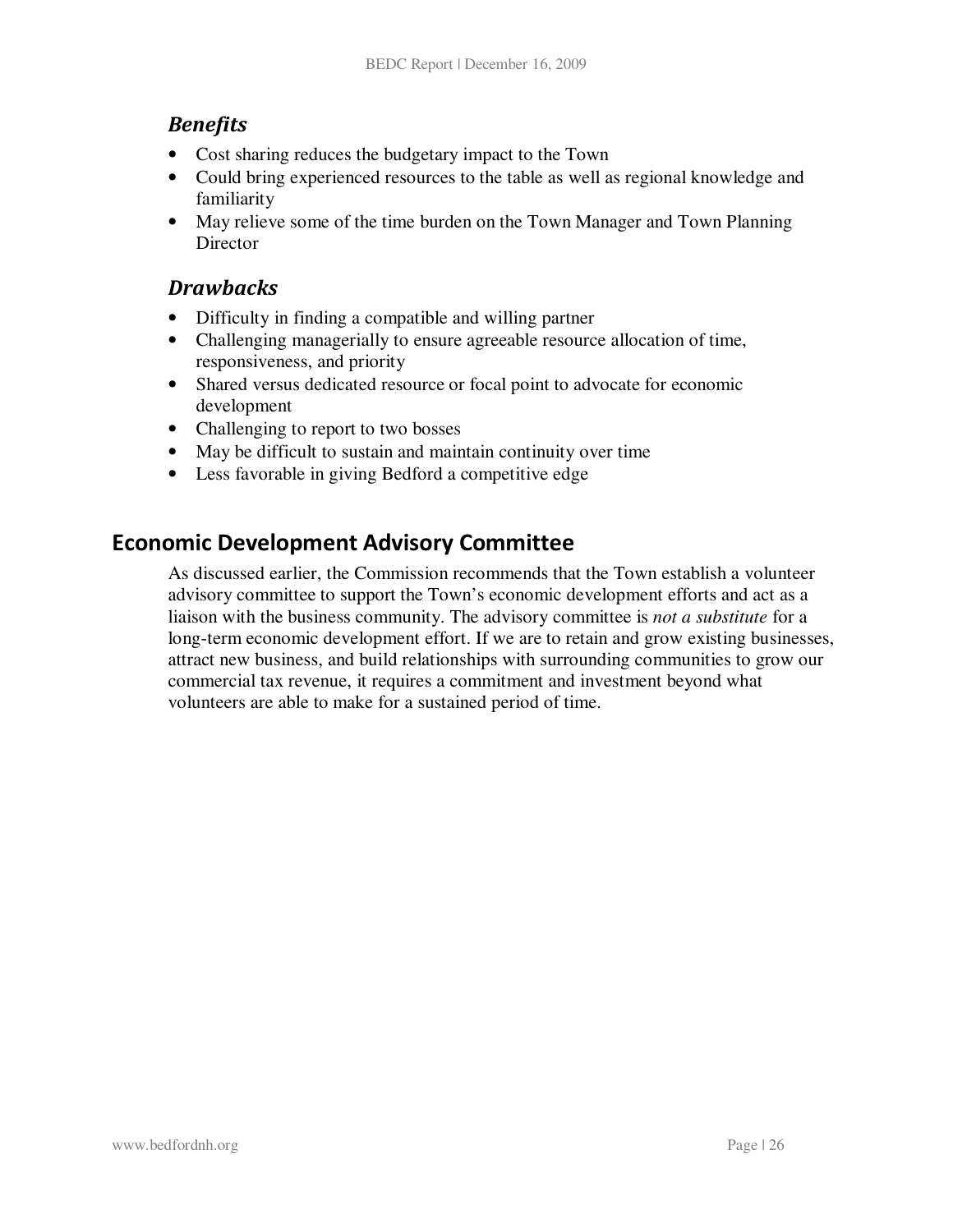# **Conclusion**

The members of the Commission recognize the significance of our recommendation. The current land that is available for redevelopment, undeveloped parcels, the airport access road and the priority of economic development in other communities requires the dedicated focus and attention of an Economic Development Director. This report reinforces the financial benefits of our primary recommendation. It is important to remember the harder to quantify benefits: a positive relationship with the Town and local businesses; increased employment opportunities for Bedford residents; and quality of life.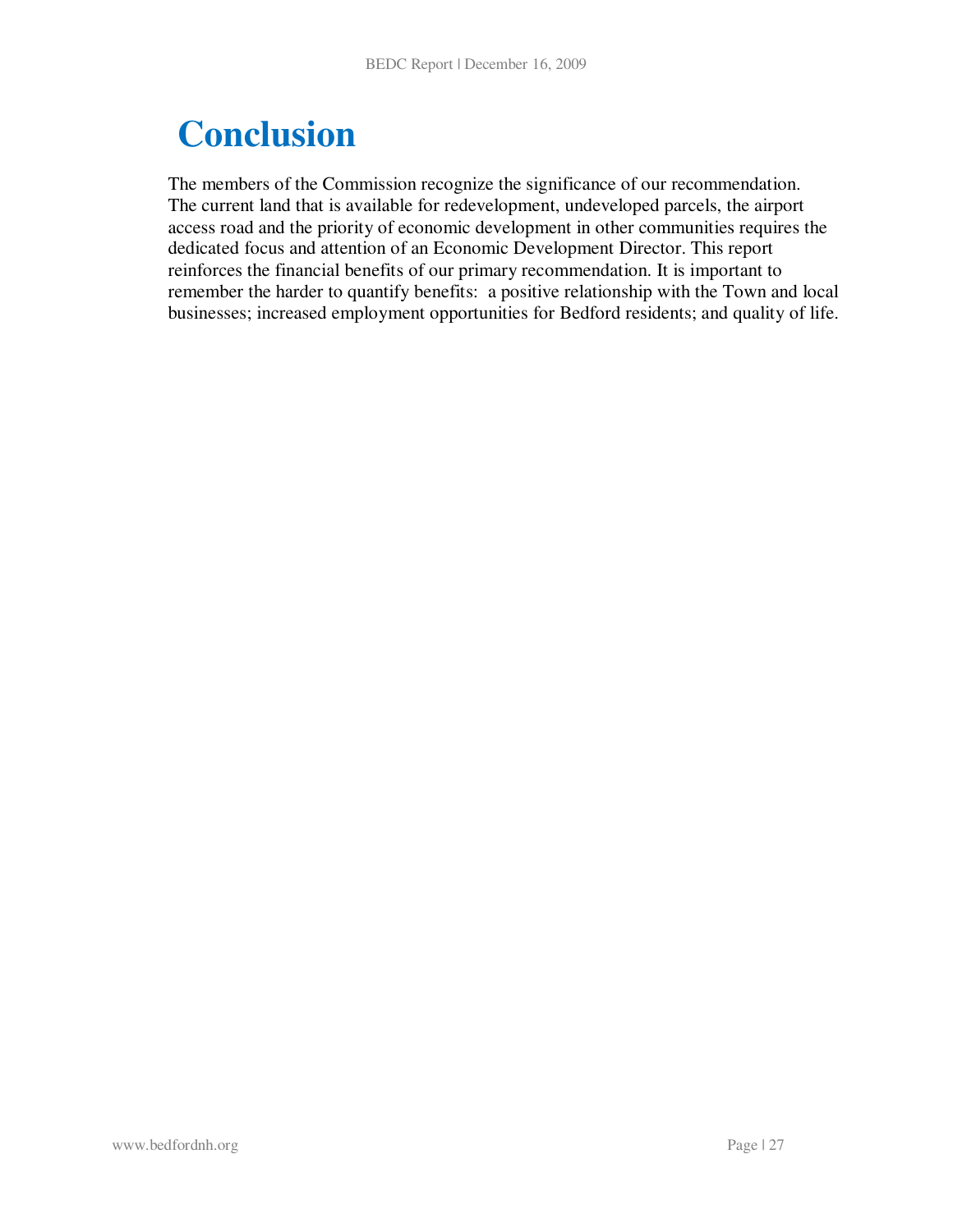# **Appendix: Bedford Economic Development Commission**

**Russell R. Marcoux, Chair**  Town Manager Town of Bedford

**Jack Sullivan, Vice Chair**  John B. Sullivan Jr. Companies

**Henry A. Bechard, Jr.**  Managing Partner Haffner Hanson Hildreth Business Consultants

**Pamela Brown**  President Brown Performance Group

**Alice L. DeSouza**  Director of Travel & Tourism Development New Hampshire Department of Resources and Economic Development

**Bill Dermody**  Town Councilor

**Rick Sawyer**  Planning Director Town of Bedford

**Terry Wolf**  Vice Chair Bedford School Board

**Mark P. Prestipino**  President & CEO Scribe Software

**Joe Reilly**  President/CEO Centrix Bank

**Michael S. Sandhu**  Sandhu Properties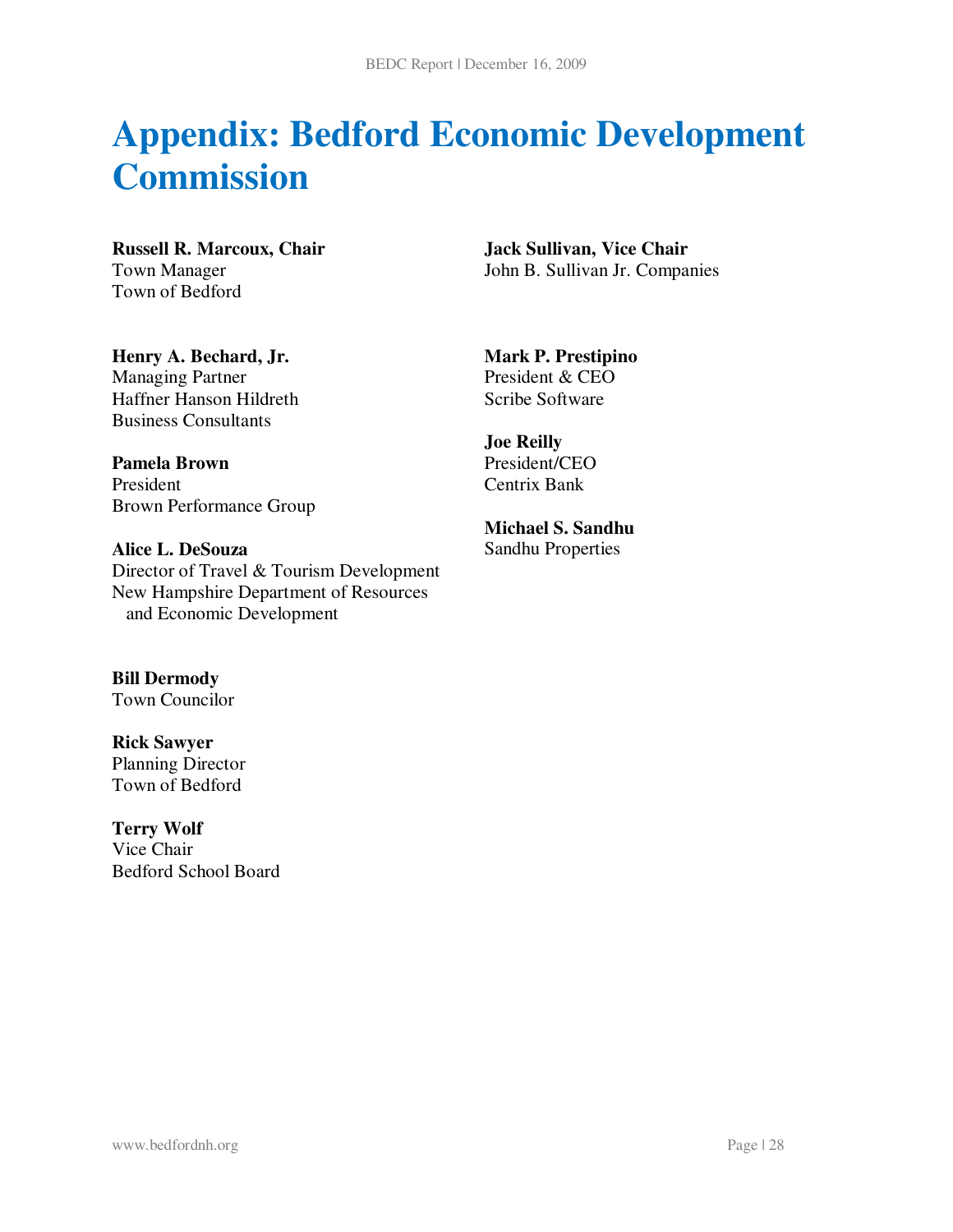# **Appendix A: Summary Business Outreach Forums**

#### **1) How do you see an economic development function benefitting your business? What support would you expect?**

There are many different variations of an economic development function that were discussed during each of the forums. Each function has positives as well as negatives. The possibility of a full-time economic development director was discussed at virtually every forum. Those in favor of this approach argued that it would provide the most accountability for economic development. The other end of the spectrum is recruiting a volunteer to implement the wishes of a standing economic development commission. Other specific suggestions were mentioned that would be grouped somewhere between both of these extremes such as an ambassador program, regional partnerships, commission based, and a part-time employee. However, nobody suggested that the function should be performed through the town manager and town planner as it is currently which means they are generally not satisfied with the way Bedford currently conducts Economic Development. The function should be a cheerleader, quarterback, and advocate for Bedford businesses. Likewise, the function should be a salesperson, communicator, and advocate for the town.

#### **2) What are the most important issues that you currently face that an economic development function might be able to assist with?**

- Communication was a major theme that was mentioned at every forum. Whatever the function that is to be employed, it should ensure that adequate communication is upheld between all stakeholders. A constant information exchange through e-mail newsletters and website communication need to be employed. An ongoing business directory would help with this.
- Town identity was a concern that was brought up by more than one individual at each of the forums. They felt that there was no real "town center" to attract people. There really is no economic identity that is unique to Bedford such as being a town where businesses go for office space. Selling a reputation is crucial for creating a town identity. Bedford should be specific about what caliber of business that it should attract.
- Incentives should be used in order to attract specific types of businesses.
- Airport access road is a fantastic opportunity for economic development. What should go here? Hotels and restaurants may feed into the airport clientele as well as provide helpful tax revenue. These businesses should appeal to the airport consumer. Bedford should get the best "bang for their buck" here.
- Keeping businesses from relocating is just as important as economic development. 80% of businesses come from within. Therefore, the economic development function should not forget about businesses once they are up and running.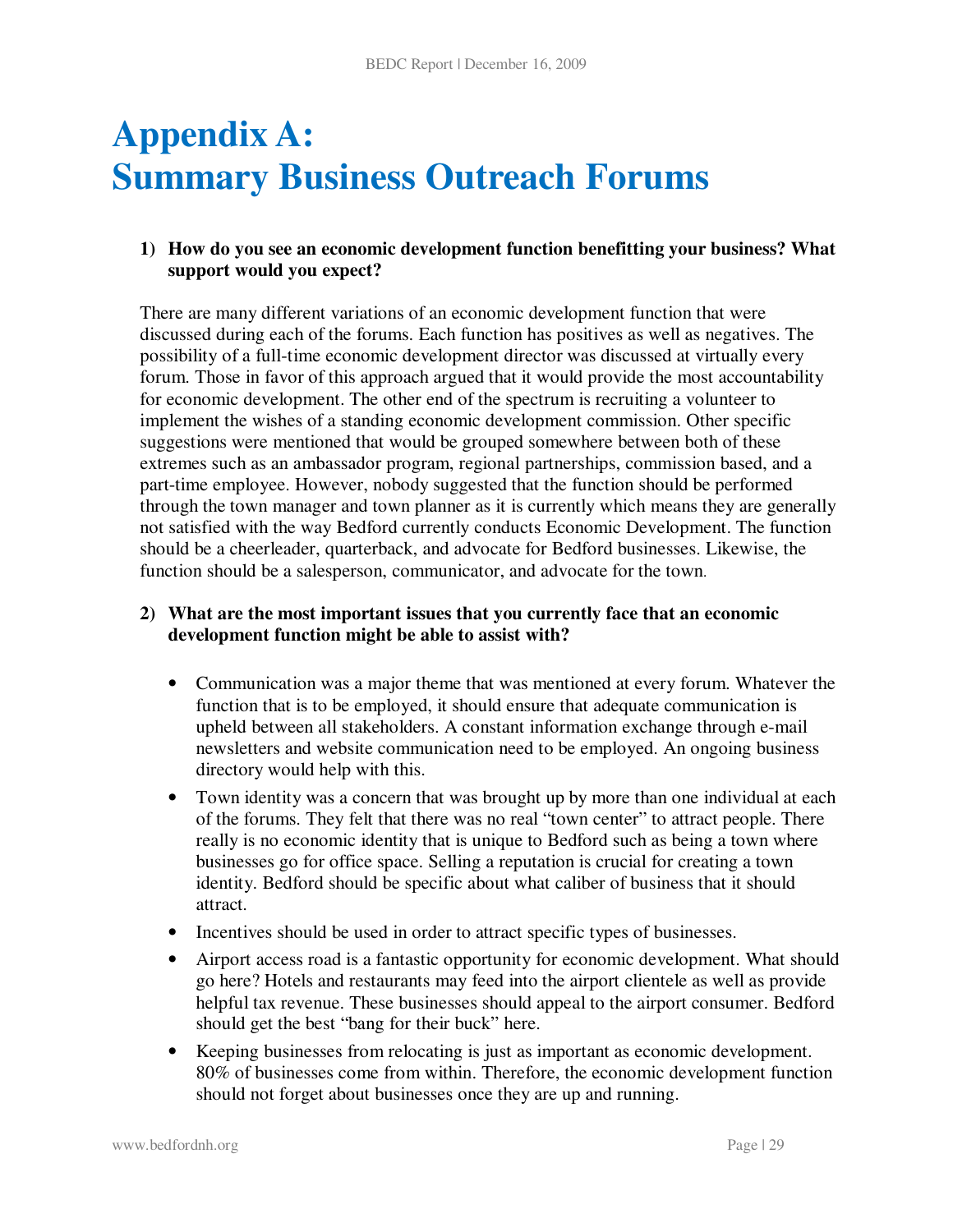• Infrastructure Needs such as water and sewer and other utilities on route 101 were mentioned multiple times. A clear infrastructure plan would give businesses a direction as to where they should develop.

#### **3) How do you see the business climate in Bedford compared to surrounding areas?**

- Location is Bedford's major strength because of major roads and highways such as 101, 293, 3, etc.
- People in the community are also a major strength compared to other communities. While they are unique and progressive in nature they are also apathetic when it comes to volunteering for positions and attending public meetings.
- The planning process has been improved greatly since Bedford acquired Rick. However, the development process should continue to be improved and more business friendly. The planning board should act more cohesively perhaps by authoring a mission statement and lessening the time and delay's in the process. More autonomy should be given to the town council to make change to ordinances more efficient. Overall, the process is too time consuming.
- Signage compared to other town is a weakness of Bedford. Many find the signage ordinances to be far too restrictive. However, they also mentioned the need to maintain Bedford's character so it does not evolve into a south willow street.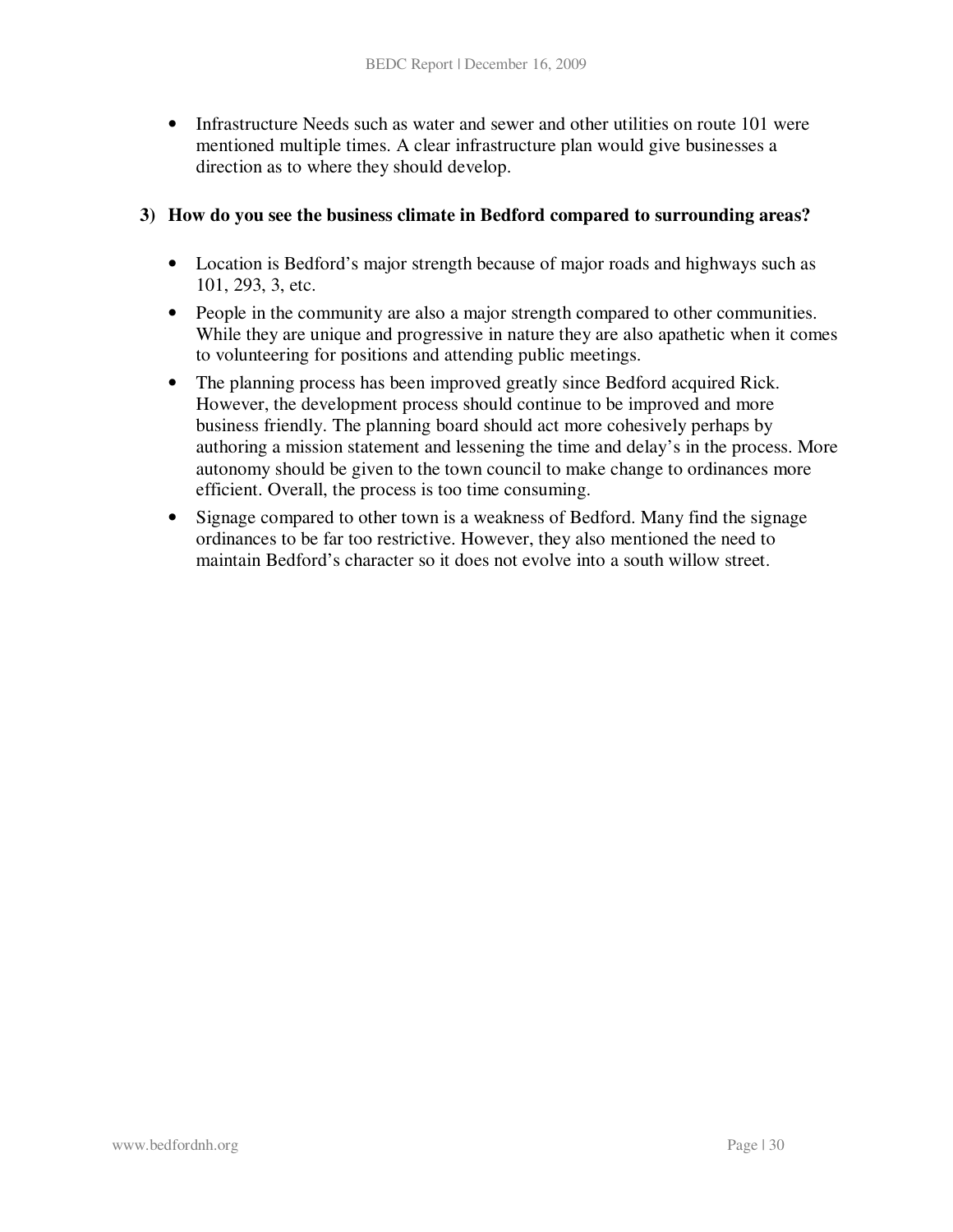# **Appendix B: Summary Business Visitations**

#### **Local Government Regulations: Too restricting**

- Noise ordinance, permits, signage restrictions,
- Town places limits on merchandising capabilities outside of the store
- Restrictions should be the same for all businesses: eliminate "Grandfather Clauses"

#### **Types of businesses:**

- Lack of fast food restaurants
- Office space
- Technology industry
- Software industry
- Airport access road: Retail? Offices? Businesses? Financial?

#### **Economic Development Function: Options**

- Full-time staff member
	- Would serve as an advocate for the business community
	- Would act as a liaison between business and the town of Bedford.
	- ED director should attend town meetings to speak on behalf of business.
- Communication would improve
- Bedford organization different from the Manchester Chamber of Commerce would be beneficial.
- BEDC should be different than a town sanctioned commission. Perhaps a 501 (c) (3).
- Function should be separate from the town in order to be a true advocate for businesses.
- Function is best served to be external and consisting of businesses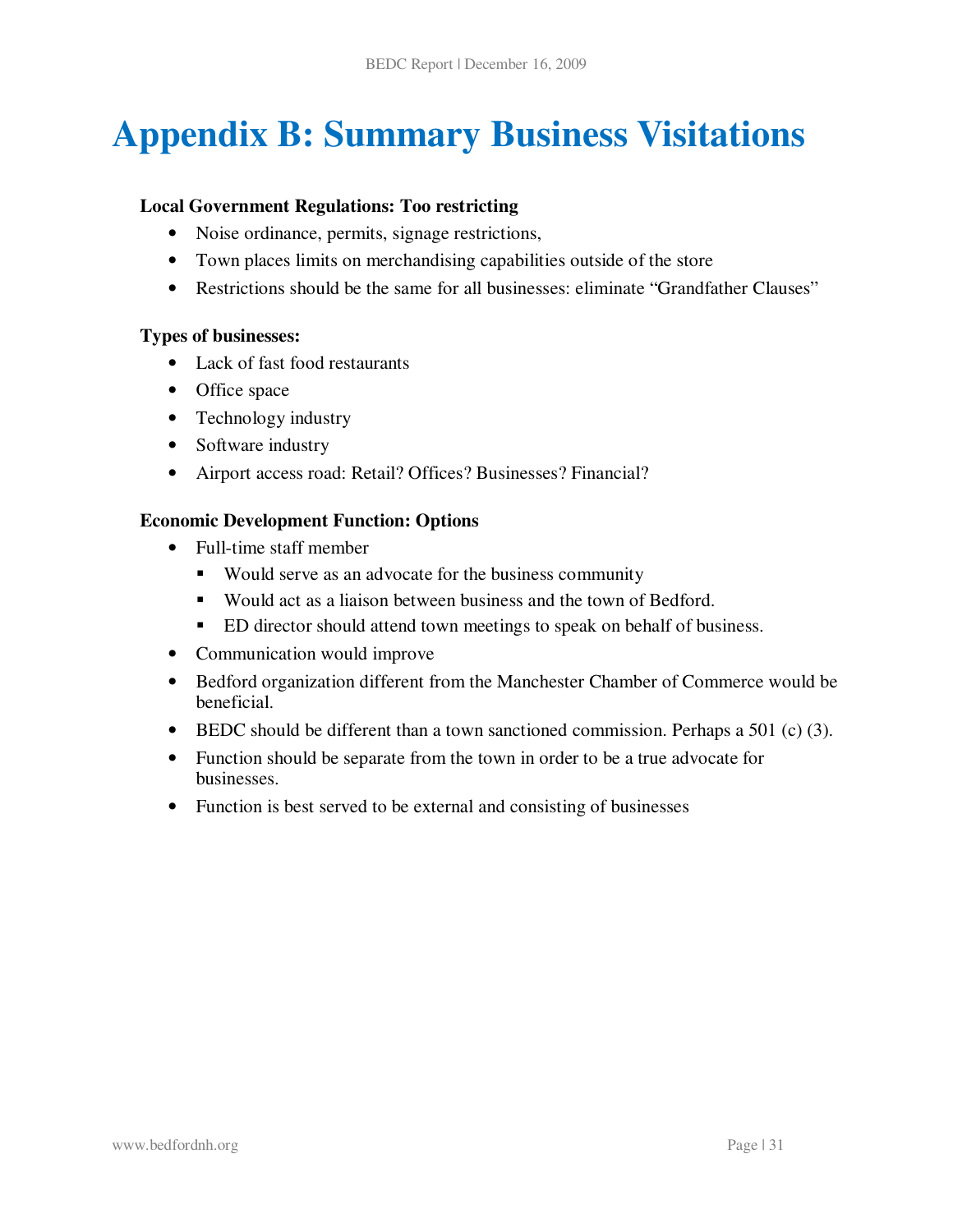#### **SWOT**

#### **Strengths**

- Location, image, transportation
- Quality of development
- Services
- Demographics

#### **Weaknesses**

- Town services to businesses
- Communication
- Lack of ED direction,
- Consistency Treating all businesses equally
- Lack of outreach to businesses
- Local Regulations
- More authority to the Planning Dep't and Town Council on planning issues.
- Faster approval process needed
- Lack of public transportation

#### **Opportunities**

- Airport Access Road
- BEDC

#### **Threats**

- State corporate tax Structure
- Economic Downturn
- Balancing Residential/commercial development needs
- Fast food restaurants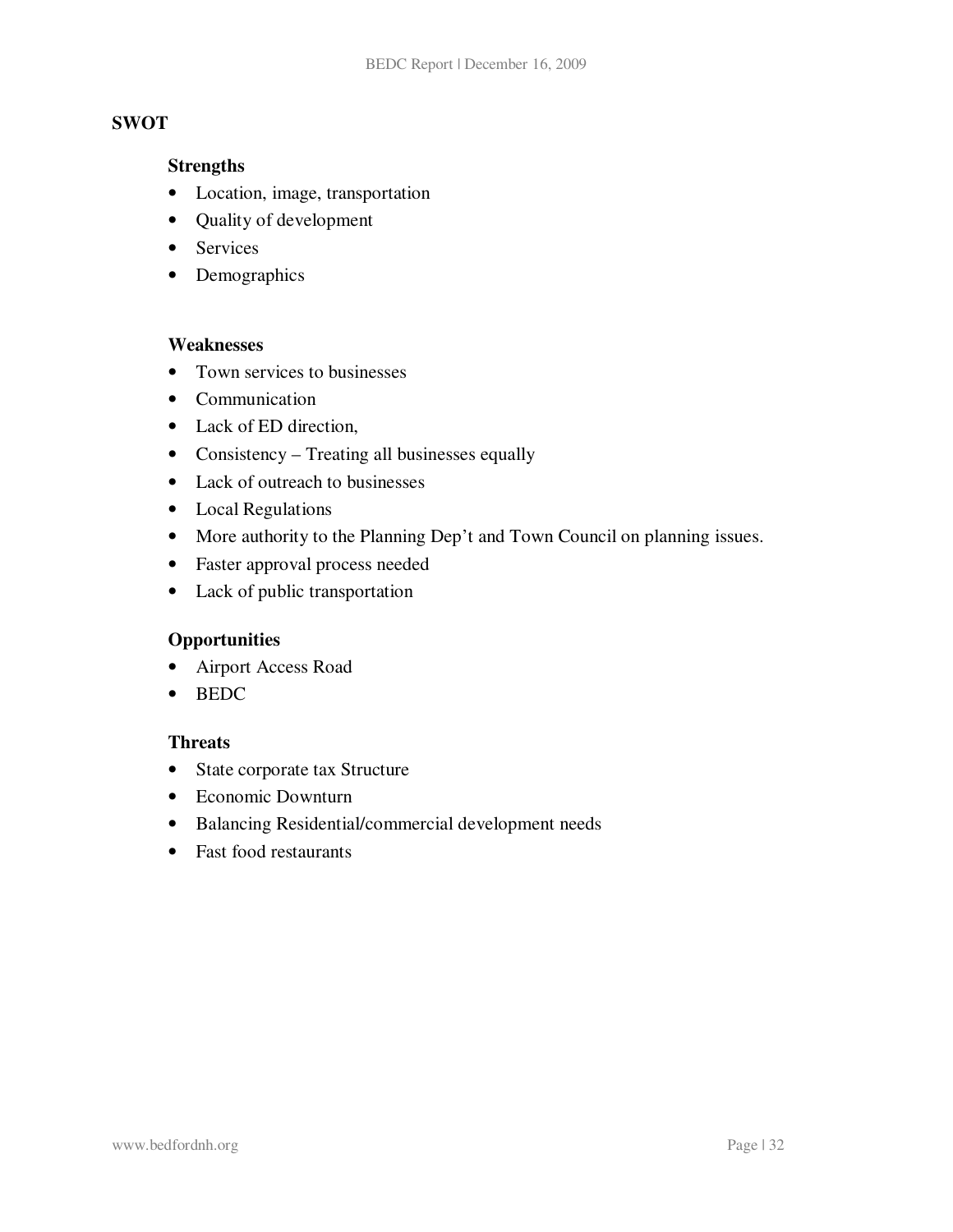# **Appendix C: Bedford Businesses**

A partial list of Bedford businesses, listed in alphabetical order.

Absolute Fitness Agile Resources LLC Alapage Alfano Baroff & Kasten Allen Kate Certified Financial Altos Marketing Group American Cancer Soc. ,N.E.Div., Inc. America's Best Companies Ameriprise Financial Anagnost Anchorage Appraisal Group Andre Garron Animal Rescue League of NH Ansell & Anderson Applebees Arbors of Bedford Armand Karolian AspenCross Financial Group Aubuchon Hardware Avery Search Associates Baldwin & Clarke Companies Bank of America Diane P. Bauer Beasley & Ferber Beals Insurance Agency Bedfor Prime Meats Bedford Ambulatory Surgical Bedford Ambulatory Surgical Center Bedford Commons OB/GYN P.A.

Bedford Deli Bedford Fields Bedford High School - School to Career Program Bedford Internal Medicine Bedford Pharmacy Bedford Pool and Patio Bedford Self Storage Bedford Tree Services Bedford Village Inn Bedford Village Realty Bentley Commons at Bedford Berard Martel Architecture Blowin' Smoke Bob's Stores Body Bronze Tanning Salon Boston Group Breathe New Hampshire Brokers Title & Closing LLC Bugaboo Creek Steakhouse Burke Advertising Burlington Foreign Car Parts C.R. Sparks Restaurant/The Event Center Camp Allen, Inc. Campbell Campbell Edwards Cancun Restaurant Carbone Floral Distributors Carrabba's Italian Grill Centrix Bank CEO, Inc. Chartwell Hotels Chen Yang Li Chiocca Homes LLC

Citizens Bank New Hampshire Clix Photo Clougherty Law Office CMA Engineers Inc. CMGC Building Corp. CMGC Building Corp. Coldwell Banker Counterpoint Insurance Country Inn & Suites by Carlson CRP Contract Flooring Culligan Water Systems CVS Dartmouth Hitchcock Bedford Devine, Millimet Dick Stonner Dividers Plus Dixieland Florist Druke Accounting & Tax Services Dunkin Donuts Eastern New England **Hydraulics** EastPoint Executive Center EB Gamestop Eckman Construction Co. Elliot Family Medicine At Employmoms Enhanced Life Options Group Enviro-Tote Inc. Ethan Allen Home Interiors Events Your Way LLC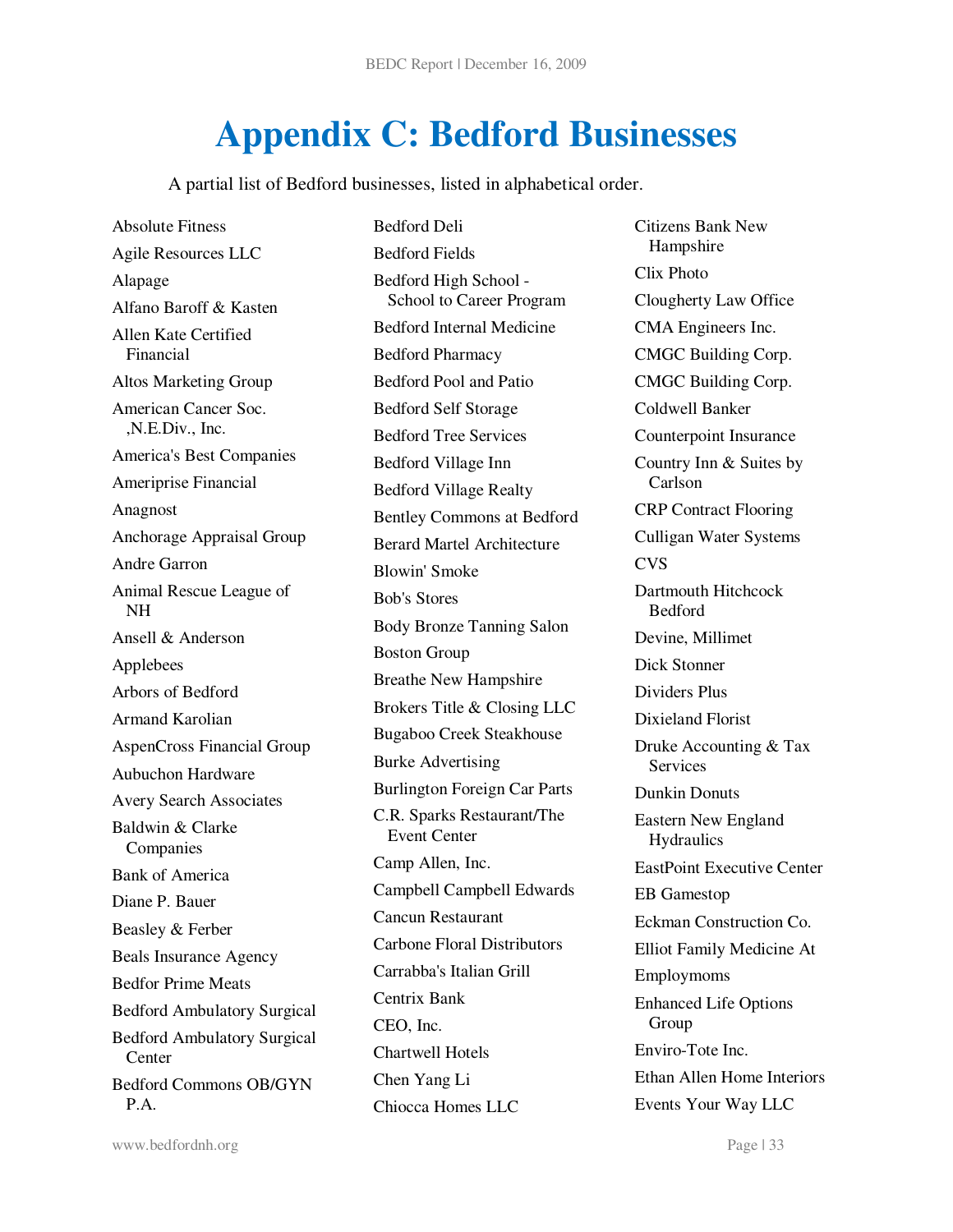Extra Touch Gourmet Farley White Fast-Teks On-site Computer **Services** Federal Bureau of Investigation Fedex Office Ferrotec (USA) Corporation Fireplace Village First Pioneer Farm Credit, ACA Flower Cart Focus Capital Wealth Management, Inc. Fredricks Pastry Frizzhome Gardens Fulcrum Appraisal Futureplus Systems Corperation Gale Associates Girl Scouts of the Green and White Mountains Gloria Jeans Goedecke Decorating Center Granite Commercial Group, Inc. Granite State Cabinetry Greater Manchester/Nashua Board of Realtors Greiner Investments, LLC Grenon Trading Company Grubb & Ellis|Coldstream Real Estate Advisors, Inc H2O Salon Spa Hampshire First Bank Hampshire Green Hampton Inn & Suites Hannaford Brothers Harbor Group, Inc.

Harborside Healthcare-**Northwood** Hartley Law Harvard Pilgrim Health Care of NE Harvest Market Harvey Construction Corp. of NH Highland Forwarding, Inc. Hill-Brook Motel Holden Engineering & Surveying Home Goods HTE Northeast IBM Corporation Idearc Media Corp. Infantine Insurance Inc Integrated Floral Services Integrity Health Support for Women Interstate Electrical Services Jean R Chagnon DDS JitterGram, Inc. John Vaillancourt & Assoc Jon Levenstein Attorney Jonathan's Jewelers Just Results Karen's Kitchen & Gourmet Shoppe KBW Financial Staffing & Recruiting Keach-Nordstorm Associates Keller Williams Realty Metropolitan Kelly Temporary Services, Inc. Laconia Savings Bank Lamontagne Builders Leddy Group

Liberty Mutual Personal Markets Lowe's LTD Company, Inc. Luisa's Pizza Macy's Manchester Country Club marketreach, Inc. Marquis-Whitman Commercial Group Marshall's Masiello Group Hildneth, McLane, Gray, Raulerson, & Middleton Meathouse Mervyn Taub Microdesk of New England Milan Salon & Spa Ms. Merideth Ham NAI Norwood Group NAPA Auto Parts National Multiple Sclerosis Society New York Life NH DRED NH Tourism & Travel NL Financial Alliance Northern Acres NSS Corp. Océ Imagistics Inc. Off The Wall Promotions Off The Wall Promotions Outback Steakhouse Packard Development Panera Bread Papa Gino's PC Solutions Corp. Pepperidge Farm